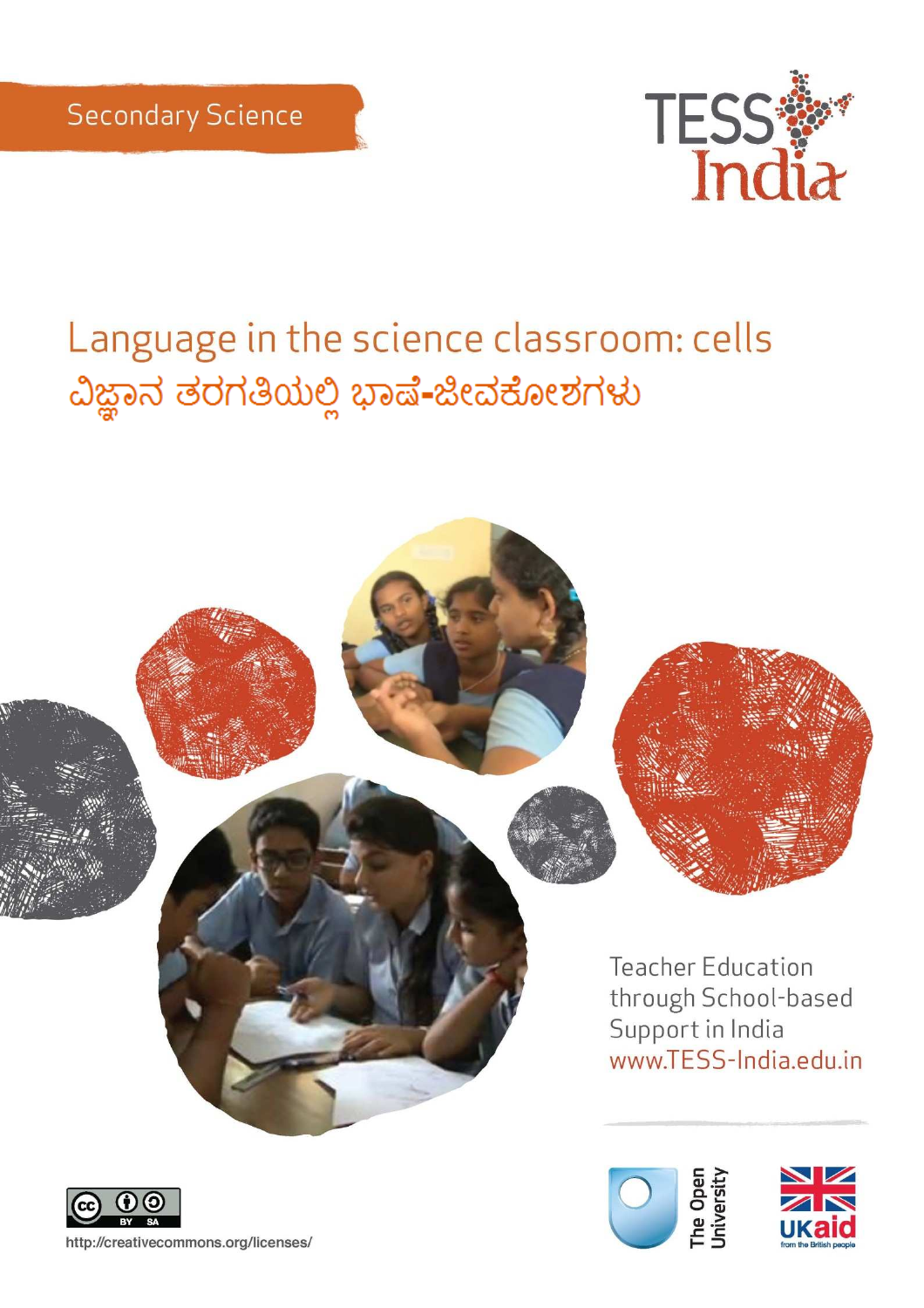ಭಾರತದಲ್ಲಿನ ಪ್ರಾಥಮಿಕ ಮತ್ತು ಪ್ರೌಢಶಾಲಾ ಶಿಕ್ಷಕರ ತರಗತಿಯ ಪದ್ಧತಿಗಳನ್ನು ಉತ್ತಮಪಡಿಸಲು T<del>ESS</del> ಭಾರತ (ಶಾಲಾ ಆಧಾರಿತ ಬೆಂಬಲದೊಂದಿಗೆ ಶಿಕ್ಷಕರ ಶಿಕ್ಷಣ)ವು ಗುರಿಯನ್ನು ಹೊಂದಿದೆ. ಇದು ಮುಕ್ತ ಶ್ಮೆಕ್ಷಣಿಕ ಸಂಪನ್ಮೂಲಗಳ (O<del>F</del>) *ಮೂಲಕ ವಿದ್ಯಾರ್ಥಿ ಕೇಂದ್ರಿತ* ಮತ್ತು ವಿದ್ಯಾರ್ಥಿಗಳ ಪಾಲ್ಗೊಳ್ಳುವಿಕೆಯ ವಿಧಾನಗಳನ್ನು ಬೆಳೆಸಿಕೊಳ್ಳಲು ಶ್ವಿಕ್ಷಕರಿಗೆ ಬೆಂಬಲ ನೀಡುವ ಉದ್ದೇಶವನ್ನು ಹೊಂದಿದೆ. ಶ್ವಿಕ್ಷಕರಿಗೆ ಶಾಲಾ ಪಠ್ಯಪುಸ್ತಕದ ಜೊತೆಗೆ TESS ಭಾರತ Œಾಗಳು ಒಂದು ಒಡನಾಡಿಯನ್ನು ಒದಗಿಸುತ್ತವೆ. ಶಿಕ್ಷಕರು ಅವರ ವಿದ್ಯಾರ್ಥಿಗಳೊಂದಿಗೆ ತರಗತಿಯಲ್ಲಿ ಪ್ರಯತ್ನಿಸಲು ಚಟುವಟಿಕೆಗಳನ್ನು ಒದಗಿಸುತ್ತವೆ, ಇದರ ಜೊತೆಗೆ ಬೇರೆ ಶಿಕ್ಷಕರು ಅವರ ವಿದ್ಯಾರ್ಥಿಗಳೊಂದಿಗೆ ತರಗತಿಯಲ್ಲಿ ಪ್ರಯತ್ನಿಸಲು ಚಟುವಟಿಕೆಗಳನ್ನು ಒದಗಿಸುತ್ತವೆ, ಇದರ ಜೊತೆಗೆ ಬೇರೆ ಶ್ರಿಕ್ಷಕರು ಒಂದು ವಿಷಯವನ್ನು ಹೇಗೆ ಬೋಧಿಸಿದರು ಎಂಬುದನ್ನು ಪ್ರಕರಣ ಅಧ್ಯಯನಗಳ ಮೂಲಕ ಮತ್ತು ಅವರು ತಮ್ಮ ಪಾಠಯೋಜನೆಗಳು ತಯಾರಿಸಲು ಹಾಗೂ ವಿಷಯ ಜ್ಞಾನವನ್ನು ಬೆಳಸಿಕೊಳ್ಳಲು ಸಂಪನ್ಮೂಲಗಳ ಸಂಪರ್ಕದೊಂದಿಗೆ ಹೇಗೆ ಬೆಂಬಲ ಪಡೆದರು ಎಂಬುದನ್ನು ತೋರಿಸುತ್ತದೆ.

ಭಾರತದ ಪಠ್ಯಕ್ರಮ ಮತ್ತು ಸಂದರ್ಭಗಳನ್ನು ಸಂಭೋದಿಸಲು ಭಾರತೀಯ ಮತ್ತು ಅಂತರರಾಷ್ಟ್ರೀಯ ಲೇಖಕರ ಸಹಯೋಗದೊಂದಿಗೆ TESS-*ಭಾರತ* OERಗಳನ್ನು ರಚಿಸಲಾಗಿದೆ. ಅವುಗಳು ಅಂತರ್ ಜಾಲ ಮತ್ತು ಮುದ್ರಣದ ಮೂಲಕವೂ ಲಭ್ಯವಿದೆ (http://www.tessindia.edu.in/).TESS-*ಭಾರತ*ಯೋಜಿತ ಕಾರ್ಯದಲ್ಲಿ ಪಾಲ್ಗೊಳ್ಳುತ್ತಿರುವ ಪ್ರತಿಯೊಂದು ಭಾರತದ ರಾಜ್ಯಕ್ಕೆ ಸೂಕ್ತವಾಗುವಂತೆ OERಗಳು ಅನೇಕ ಭಾಷಾಂತರಗಳಲ್ಲಿ ಲಭ್ಯವಿದೆ. ಸ್ಥಳೀಯ ಅಗತ್ಯತೆಗಳು ಮತ್ತು ಸಂದರ್ಭಗಳನ್ನು ಪೂರೈಸಲು ಬಳಕೆದಾರರನ್ನು OERಗಳನ್ನು ಹೊಂದಿಸಿಕೊಳ್ಳಲು (adapt) ಮತ್ತು ಸ್ಥಳೀಕರಿಸಲು (I ocal i ze) ಆಹ್ವಾನಿಸಲಾಗಿದೆ.

TESS-ಭಾರತವು United Kingdom (UK) ಯ ಮುಕ್ತ ವಿಶ್ವವಿದ್ಯಾಲಯದಿಂದ ಹಣಕಾಸು ನೆರವನ್ನು ಪಡೆದಿದೆ.

ವಿಡಿಯೋ ಸಂಪನ್ಮೂಲಗಳು

ಈ ಘಟಕದಲ್ಲಿನ ಕೆಲವು ಚಟುವಟಿಕೆಗಳು ನಾವಿತ್ತು. ಚಿಹ್ನೆಯೊಂದಿಗೆ ಜೊತೆಗೂಡಿಸಲ್ಪಟ್ಟಿವೆ. ನಿರ್ದಿಷ್ಟ ಬೋಧನಾಶಾಸ್ತ್ರದ ವಿಷಯ ಪ್ರಸ್ತಾಪಗಳಿಗಾಗಿ TESS-*ಭಾರತ*ವಿಡಿಯೋ ಸಂಪನ್ಮೂಲಗಳನ್ನು ನೀವು ವೀಕ್ಷಿಸುವುದರಿಂದ ನಿಮಗೆ ಉಪಯುಕ್ತವೆಂದು ಕಂಡುಕೊಳ್ಳಲು ಅದು ಸೂಚಿಸುತದೆ.

ಭಾರತದಲ್ಲಿನ ತರಗತಿಗಳ ವಿವಿಧ ಸಂದರ್ಭಗಳ ವ್ಯಾಪ್ತಿಯನ್ನು ಒಳಗೊಂಡ ಪ್ರಮುಖ ಬೋಧನಾಶಾಸ್ತ್ರದ ತಂತ್ರಗಳನ್ನು TESS-*ಭಾರತ*ವಿಡಿಯೋ ಸಂಪನ್ಮೂಲಗಳು ದೃಷ್ಟಾಂತಗಳ ಮೂಲಕ ಸ್ಪಷ್ಟೀಕರಿಸುತ್ತವೆ. ನಿಮ್ಮನ್ನು ಅಂತಹ ಸಮರೂಪದ ಅಭ್ಯಾಸಗಳೊಂದಿಗೆ ಪ್ರಯೋಗ ಮಾಡಲು ಅವುಗಳು ಸ್ಪೂರ್ತಿದಾಯಕವಾಗುತ್ತವೆಂದು ಆಶಿಸುತ್ತೇವೆ.ಪಠ್ಯಪುಸ್ತಕ ಆಧಾರಿತ ಘಟಕಗಳ ಮೇಲೆ ಕೆಲಸ ಮಾಡುವಾಗ ನಿಮ್ಮ ಅನುಭವಗಳನ್ನು ಅವುಗಳು ವೃದ್ಧಿಸುತ್ತವೆ ಮತ್ತು ಪೂರಕವಾಗಿ ಬೆಂಬಲ ನೀಡಲು ನಿರ್ಧರಿಸಲ್ಪಟ್ಟಿವೆ.ಆದರೆ, ಅವನ್ನು ಪಡೆಯಲು ನೀವು ಅಸಮರ್ಥರಾದರೆ ನಿಮ್ಮ ಅನುಭವಗಳು ಸಂಪೂರ್ಣವಾಗುವುದಿಲ್ಲ.

TESS-*ಭಾರತ*ವಿಡಿಯೋ ಸಂಪನ್ಮೂಲಗಳನ್ನು ನೀವು ಅಂತರ್ ಜಾಲದ (onl i ne) ಮೂಲಕ ನೋಡಬಹುದು ಅಥವಾ TESS-*ಭಾರತ*ವೆಬ್ ್ಸೈಟ್(**vebsi t e**) ನಿಂದ ಪಡೆಯಬಹುದು (**downl oaded**), <u>(http://www.tess-india.edu.in/</u>). *ಪರ್ಯಾಯವಾಗಿ, ಈ ವಿಡಿಯೋಗಳನ್ನು* ನೀವು ಸಿಡಿ ಅಥವಾ ಮೆಮೊರಿ ಕಾರ್ಡ್ (nenory card)ಗಳ ಮೂಲಕವೂ ಪಡೆಯಬಹುದು.

Version 2.0 SS08v1

Except for third party materials and otherwise stated, this content is made available under a Creative Commons Attribution-ShareAlike licence: http://creativecommons.org/licenses/by-sa/3.0/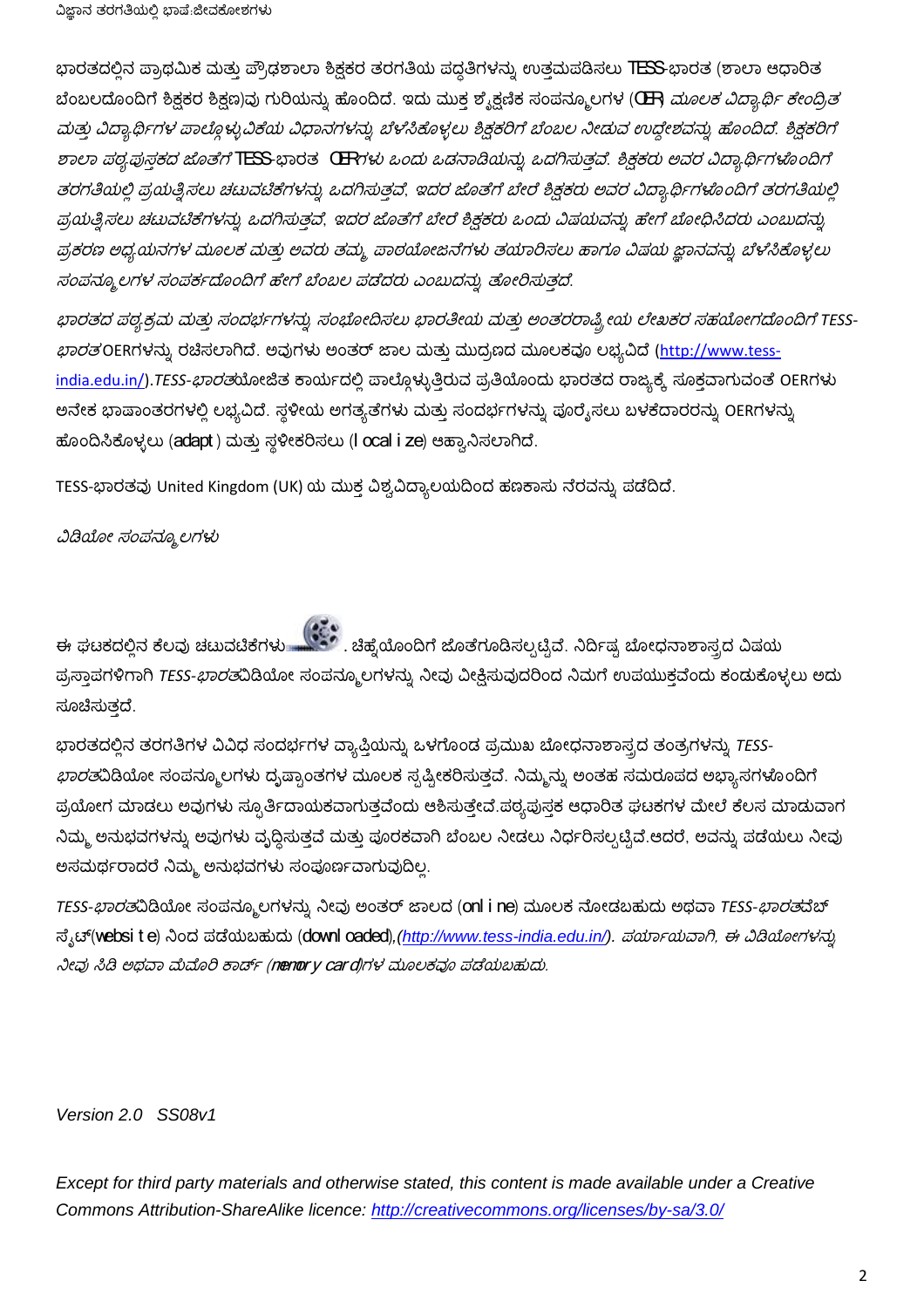## ಈ ಘಟಕವು ಯಾವುದರ ಬಗ್ಗೆ

ಈ ಘಟಕವು

ವಿದ್ಯಾರ್ಥಿಗಳವಿಜ್ಞಾನವಿಷಯದತಿಳುವಳಿಕೆಯಬೆಳೆವಣಿಗೆಯಲ್ಲಿಭಾಷೆಯಪ್ರಮುಖಸ್ಥಾನದಬಗ್ಗೆನಿಮಗಿರುವತಿಳುವಳಿಕೆಯನ್ನುಹೆಚ್ಚಿಸಲುಸಹಾಯ ಮಾಡುತ್ತದೆ.

ಇದುನಿಮಗೆನಿಮ್ಮತರಗತಿಗಳಲ್ಲಿವಿದ್ಯಾರ್ಥಿಗಳವ್ಯೆಜ್ಞಾನಿಕಸಾಕ್ಷರತೆಯನ್ನುಉತ್ತಮಪಡಿಸಲುಸಹಾಯಮಾಡುವಂತಕೆಲವುಸುಲಭತಂತ್ರಗಳನ್ನುಒ ದಗಿಸುತ್ತದೆ.

ವಿಜ್ಞಾನದಕಲಿಕೆಒಂದು ಹೊಸ ಭಾಷೆಯ ಕಲಿಕೆಗೆನಾಂದಿಹಾಕುತ್ತದೆ- ವಿಜ್ಞಾನದ ಭಾಷೆ. ಆದರೆ ಈ ಭಾಷೆಯು(ವಿಜ್ಞಾನದಭಾಷೆ) ಬಹುತೇಕವಿದ್ಯಾರ್ಥಿಗಳಿಗೆವಿಜ್ಞಾನ ಕಲಿಕೆಯಲ್ಲಿ ಬಹುದೊಡ್ಡ ಅಡೆತಡೆಯಾಗಬಹುದು. ವೈಜ್ಞಾನಿಕ ಭಾಷೆಯನ್ನು ಬಳಸುವಾಗ ಅವರುಅನುಭವಿಸುವಸಮಸ್ಯೆಗಳುವಿಜ್ಞಾನದಲ್ಲಿನತಿಳುವಳಿಕೆಮತ್ತುತಾರ್ಕಿಕತೆಗೆಪ್ರುಮುಖಅಡೆತೆಯಾಗಬಹುದು. ಉತ್ತಮ ಶಿಕ್ಷಕರು, ತಮ್ಮಮಕ್ಕಳ ವ್ಯಜ್ಞಾನಿಕ ಪದಗಳತಿಳುವಳಿಕೆಯಬಗ್ಗೆಅರಿವನ್ನುಹೊಂದಿದವರಾಗಿ, ವಿದ್ಯಾರ್ಥಿಗಳುವಿಶಿಷ್ರಪದ(speci al i st words)ಗಳಸಾಮಾನ್ಯಅರ್ಥಗ್ರಹಿಕೆಯನ್ನುಹೊಂದುವಲ್ಲಿಸಹಾಯಮಾಡುವಕಾರ್ಯತಂತ್ರಗಳನ್ನು ಬಳಸುತ್ತಾರೆ.

' ಜೀವಿಯ ಮೂಲಭೂತ ಘಟಕ (ಜೀವಕೋಶಗಳು)' ಅಧ್ಯಾಯದಹಿನ್ನೆಲೆಯಲ್ಲಿಈ ತಂತ್ರಗಳನ್ನು ಉದಾಹರಿಸಲಾಗಿದೆ. ಆದಾಗ್ಯೂಇಲ್ಲಿದರ್ಣಿಸಲಾದ ತಂತ್ರಗಳು ಮತ್ತು ಸಲಹೆಗಳನ್ನು ವಿಜ್ಞಾನ ಪಠ್ಯಕ್ರಮದಹಲವು ಶೀರ್ಷಿಕೆ(Topi cs)ಗಳಲ್ಲಿಬಳಸಬಹುದು.

# ಈ ಅಧ್ಯಾಯದಲ್ಲಿ ನೀವು ಏನನ್ನು ಕಲಿಯಬಹುದು

- ್ದುಜ್ಞಾನದಲ್ಲಿ ಭಾಷೆಯ ಬೆಳವಣಿಗೆಗೆ ಸ್ಪಷ್ರ ಯೋಜನೆಯನ್ನುಹೊಂದುವುದರ ಪ್ರಾಮುಖ್ಯತೆ
- ್ಲಿಜ್ಞಾನದ ಭಾಷೆಯ ಕ್ಲಿಷ್ಟತೆಯನ್ನುನಿಭಾಯಿಸುವ ಸಾಕಷ್ಟು ಕಾರ್ಯತಂತ್ರಗಳು.
- ನೀವು ಮಕ್ಕಳ ಭಾಷೆಯ ಬೆಳವಣಿಗೆಗೆಸಹಾಯಮಾಡಲುಅವರಿಗೆ ವಿಜ್ಞಾನದ ಬಗ್ಗೆ ಬರೆಯಲು ಉತ್ತೇಜಿಸುವಹಲವುಮಾರ್ಗಗಳು.

## ಈ ವಿಧಾನವು ಏಕೆ ಪ್ರಮುಖ

ಭಾಷೆಯ ಬೆಳವಣಿಗೆ ಮತ್ತು ಪರಿಕಲ್ಪನಾತ್ಮ್ರಕ ಬೆಳವಣಿಗೆ ಎರಡೂ ಒಂದಕ್ಕೊಂದು ಆಳವಾದಸಂಬಂಧ ಹೊಂದಿವೆ.ಚಿಂತನೆಗೆಭಾಷೆಯು ಅವಶ್ಯಕ ಮತ್ತು ಭಾಷೆಗೆ ಚಿಂತನೆಅವಶ್ಯಕ. ಆದ್ದರಿಂದ ನಿಮ್ಮ ವಿಜ್ಞಾನ ಪಾಠಗಳನ್ನು ಆಯೋಜಿಸುವಾಗ ನಿಮ್ಮ ಮಕ್ಕಳ ಭಾಷೆಯ ಬೆಳವಣಿಗೆಯ ಬಗ್ಗೆ ಆಲೋಚಿಸುವುದು ಮುಖ್ಯವಾಗಿದೆ.

ನಿಮ್ಮ ವಿದ್ಯಾರ್ಥಿಗಳಲ್ಲಿಅನೇಕರು ಬಹುಭಾಷಿಕರಿರಬಹುದು, ಆದ್ದರಿಂದ ತರಗತಿಯಭಾಷೆಅವರುಹೊರಗಡೆ ಬಳಸುವ ಭಾಷೆಗಿಂತ ವಿಭಿನ್ನವಾಗಿರಬಹುದು. ಇದು ನೀವು ಪಾಠಮಾಡುವಾಗ ನಿಮ್ಮವಿದ್ಯಾರ್ಥಿಗಳಿಗೆ ಹೊಸ ಪದಗಳನ್ನು ಕಲಿಯಲು ಮತ್ತು ರೂಢಿಮಾಡಿಕೊಳ್ಳಲು ಸಮಯಾವಕಾಶಒದಗಿಸಬೇಕುಎಂಬುದರಪ್ರಾಮುಖ್ಯತೆಯನ್ನು ಇನ್ನೂ ಹೆಚ್ಚಿಸುತ್ತದೆ.

#### ಇದನ್ನು

ನೀವುವಿದ್ಯಾರ್ಥಿಗಳಿಗೆಈಪದಗಳನ್ನುಬಳಸಿಜೋಡಿಗಳಲ್ಲಾಗಲಿಅಥವಾಗುಂಪುಗಳಲ್ಲಾಗಲಿಮಾತನಾಡುವಅವಕಾಶವನ್ನುಕೊಡುವುದರಮೂಲಕ ಮಾಡಬಹುದು. ಹೊಸ ಪದದ ಅರ್ಥತಿಳಿದುಕೊಳ್ಳುವದನ್ನುಬಿಡಿ, ಕೆಲವುಬಾರಿಇವುಗಳಉಚ್ಚರಣೆಯೂಕೂಡಕಠಿನವಾಗುತ್ತದೆ. ಬರವಣಿಗೆಯ ಕಾರ್ಯಗಳಲ್ಲಿ ಪದಗಳನ್ನು ಬಳಸುವುದರಿಂದನಿಮ್ಮವಿದ್ಯಾರ್ಥಿಗಳಿಗೆಅವುಗಳಸರಿಯಾದವ್ಯೆಜ್ಞಾನಿಕ ಅರ್ಥಗಳನ್ನು ಅಭಿವೃದ್ಧಿಪಡಿಸಿಕೊಳ್ಳಲು ಸಹಾಯ ಮಾಡುತ್ತದೆ. ಬಹುಮುಖ್ಯವಾದ (cruci al ) ವಿಜ್ಞಾನದಪದಗಳನ್ನು ಮಕ್ಕಳು ಅರ್ಥ ಮಾಡಿಕೊಳ್ಳದಿದ್ದರೆ ಅವರ ವ್ಯೆಜ್ಞಾನಿಕ www.TESS-India.edu.in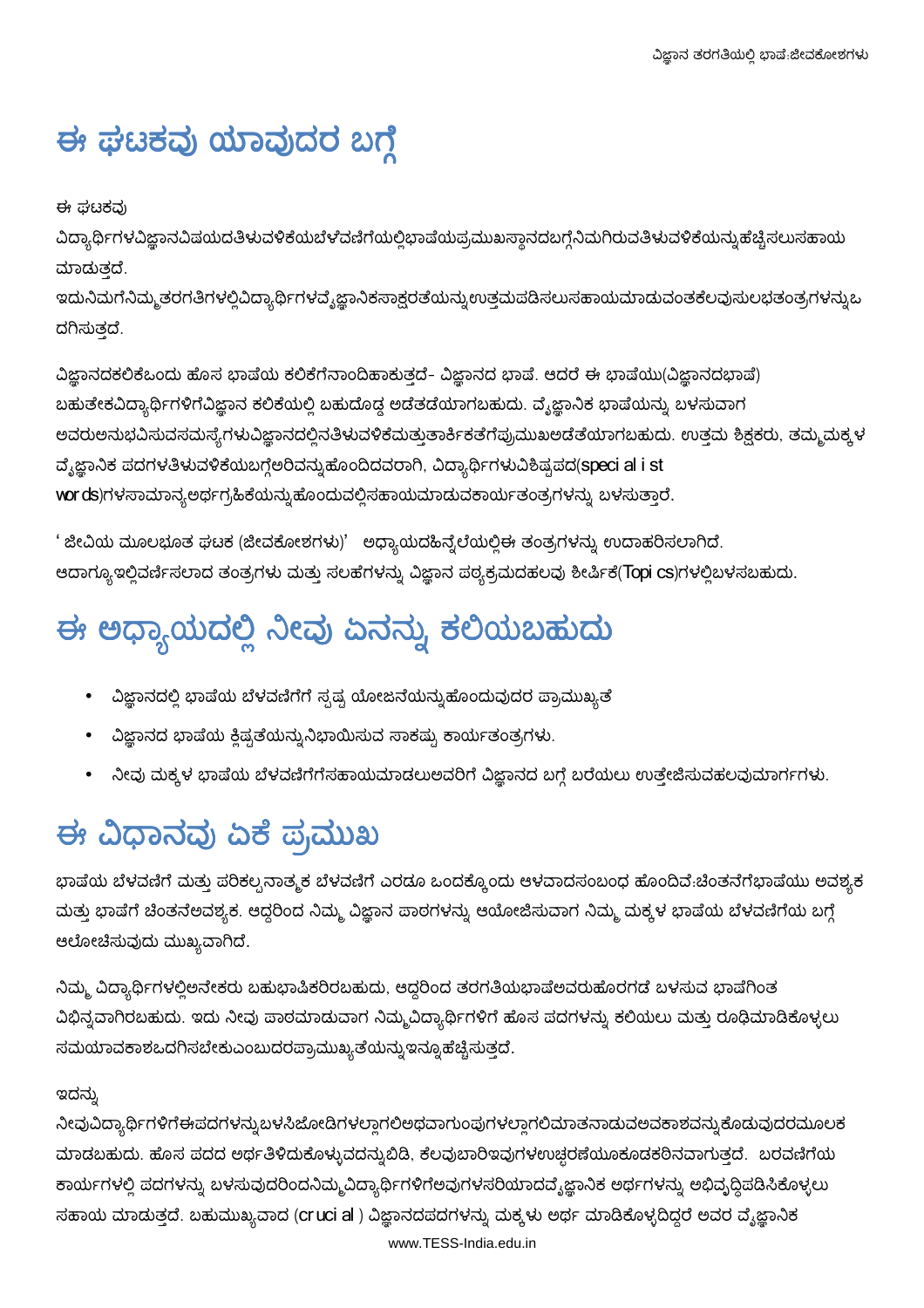## 1 ಕಠಿಣ ಪದಗಳ ಅರ್ಥವನ್ನು ಕಂಡುಕೊಳ್ಳುವುದು

ವಿಜ್ಞಾನಕ್ಕೆವ್ಶೆ ಶಿಷ್ಟ್ಯಯುಕ್ತಹಾಗೂ ತಾಂತ್ರಿಕ ಭಾಷೆಯಿದ್ದುದರಿಂದಇದುಒಂದುಅನನ್ಯಪಠ್ಯಕ್ರಮವಿಷಯವಾಗಿದೆ. ವ್ಶೆಜ್ಞಾನಿಕ ಪದ ಸಂಪತ್ತನ್ನು ಕಲಿಯುವಲ್ಲಿ ವಿದ್ಯಾರ್ಥಿಗಳು ಮೂರುಪ್ರಮುಖರೀತಿಯ ಸಮಸ್ಯೆಗಳನ್ನು ಎದುರಿಸುತ್ತಿದ್ದಾರೆ:

- **. ಅಪರಿಚಿತ ಪದಗಳು** : ವಿಜ್ಞಾನಿಗಳು ಅನೇಕ ಬಾರಿ ಪರಿಚಿತ ವಸ್ತುಗಳಿಗೆ ವೈಜ್ಞಾನಿಕ ಪದಗಳನ್ನು ಬಳಸುತ್ತಾರೆ. ಉದಾಹರಣೆಗೆ, ಒಬ್ಬ  $\mathbf{1}$ ವಿಜ್ಞಾನಿ "ನೀರು" ಎಂಬುದರ ಬದಲು ' ಅಕ್ವಾ', ' ಬೆಳಕು' ಎಂಬುದರ ಬದಲು ' ಫೋಟೋ' ಅಥವಾ ' ಚಿಕ್ಕದು' ಎಂಬುದರ ಬದಲು ಮೈಕ್ರೋಬಳಸಬಹುದು. ಇಂತಹ ಅನೇಕ ಪದಗಳನ್ನು ಒಟ್ಟಾಗಿ ಸೇರಿಸಿಸಂಕೀರ್ಣವಾದ ಸಂಯುಕ್ತವಾದ ಪದಗಳನ್ನುಮಾಡಲಾಗುತ್ತದೆ. ಫೋಟೋ ಸಿಂಥೆಸಿಸ್ (ದ್ಯುತಿಸಂಶ್ಲೇಷಣೆ) ಅಥವಾ ಮೈಕ್ರೋಸ್ಕೋಪ್ (ಸೂಕ್ಷ್ಮದರ್ಶಕಯಂತ್ರ).
- 2 **ವಿಶೇಷಾರ್ಥಗಳು**: ವಿಜ್ಞಾನದ ಅನೇಕ ಪದಗಳು ಸಾಮಾನ್ಯ ಅರ್ಥಗಳನ್ನು ಅಲ್ಲದೆ ನಿರ್ದಿಷ್ಠವ್ಯೆಜ್ಞಾನಿಕಅರ್ಥವನ್ನೂಹೊಂದಿರುತ್ತವೆ. ಉದಾಹರಣೆಗೆ energy(ಶಕ್ತಿ), conduct , pot ent i al ಮುಂತಾದವು. ವಿದ್ಯಾರ್ಥಿಗಳು ಎಷ್ಟೋ ಬಾರಿ ಯಾವ ಅರ್ಥವನ್ನು ಬಳಸಬೇಕು ಎಂಬುದರ ಬಗ್ಗೆ ಗೊಂದಲಕ್ಕೊಳಗಾಗುತ್ತಾರೆಮತ್ತು ವಿವಿಧ ಸಂದರ್ಭಗಳಲ್ಲಿ ಬಳಸಬಹುದಾದಸ್ಯೀಕೃತ ವೈಜ್ಞಾನಿಕ ಅರ್ಥಗಳ ಬಗ್ಗೆ ಅವರಿಗೆಕಲಿಸಬೇಕಾಗುತ್ತದೆ.
- 3 ಕ್ಲಿಷ್ಟಕರ ಪರಿಕಲ್ಪನೆಗಳು :ವಿಜ್ಞಾನದಲ್ಲಿ ಅನೇಕ ತಾಂತ್ರಿಕೇತರ ಪದಗಳು ಬಳಕೆಯಲ್ಲಿವೆ. ಉದಾ:- ಬೆಳಗು (illuminate), ಅಂಶ (fact or) ಅಥವಾ ಸಿದ್ಧಾಂತ (t heory). ಶಿಕ್ಷಕರು ಎಷ್ಟೋ ಬಾರಿ ವಿದ್ಯಾರ್ಥಿಗಳಿಗೆ ಇಂತಹಪದಗಳ ಅರ್ಥ ಗೊತ್ತಿರುತ್ತದೆಂದು ಭಾವಿಸುತ್ತಾರೆ. ಯಾಕೆಂದರೆ ಈ ಪದಗಳು ಓದಲು ಸುಲಭವಾಗಿವೆ. ಆದರೆ ಈ ಪದಗಳು ಸಂಕೀರ್ಣ ಕ್ಲಿಷ್ಟ ವ್ಯೆಜ್ಞಾನಿಕಪರಿಕಲ್ಪನೆಗಳಿಗೆ ಸಂಬಂಧಿಸಿರುತ್ತವೆ. ವಿದ್ಯಾರ್ಥಿಗಳುಈಅಮೂರ್ತಪರಿಕಲ್ಪನೆಗಳಕೇದಲ ಆಂಶಿಕ ಅಥವಾ ತಪ್ಪಾದಅರ್ಥವನ್ನುಮಾತ್ರಹೊಂದಿರಬಹುದು.

## 2 ಸಂಕೀರ್ಣವಾದ ಸಂಯುಕ್ತ ಪದಗಳನ್ನು ವಿಸಂಕೇತಿಸುವುದು

ಇಂಗ್ಲಿಷೀನ ಅನೇಕ ವೈಜ್ಞಾನಿಕ ಪದಗಳನ್ನುಗ್ರೀಕ್ ಅಥವಾ ಲ್ಯಾಟಿನ್ ಪದಬೇರು (root =ಮೂಲ) ಅಥವಾಪದಕಾಂಡ (st emr)ಳ ಜೋಡಣೆಯಿಂದ ವ್ಯವಸ್ಥಿತವಾಗಿರಚಿಸಲಾಗಿದೆ. ಉದಾ:- ' ಕ್ಲೋರೋಫಿಲ್' ಎರಡು ಭಾಗಗಳನ್ನು ಹೊಂದಿದೆ. ' ಕ್ಲೋರೋ' (chl or o) ಇದರರ್ಥ ಹಸಿರು ಮತ್ತು ' ಫಿಲ್' (phyl l )ಇದರರ್ಥ ಎಲೆ. ಆದ್ದರಿಂದ ಈಶಬ್ದವನ್ನು ಅರ್ಥೈಸಿಕೊಳ್ಳುವಲ್ಲಿಇರುವಉತ್ತಮ ಉಾಹೆ ಹಸಿರು ಎಲೆಗಳಿಗೆಸಂಬಧಿಸಿದ್ದಾಗಿರಬಹುದು.

ನಿಮ್ಮವಿದ್ಯಾರ್ಥಿಗಳಿಗೆಶಬ್ದಗಳನ್ನುವಿಸಂಕೇತಿಸಲುಸಹಾಯಮಾಡುವಲ್ಲಿಇದೊಂದು ಉತ್ತಮ ಕಾರ್ಯತಂತ್ರ. ಮಕ್ಕಳೇ ಪದಗಳ ಅರ್ಥವನ್ನು ಕಂಡುಕೊಳ್ಳಲು ಪ್ರಯತ್ನಿಸಿದಲ್ಲಿ ಇದನ್ನು ಅವರುಭವಿಷ್ಯದಲ್ಲಿ ಸ್ಮರಿಸಿಕೊಳ್ಳುವಸಾಧ್ಯತೆಗಳುಹೆಚ್ಚಿರುತ್ತದೆ. ಈತಂತ್ರವುಅವರಿಗೆಒಂದೇ ರೀತಿಯ ಪದಗಳನ್ನು ಗುರ್ತಿಸಲುಸಹಾಯ ಮಾಡುತ್ತದೆಮತ್ತು ಪಠ್ಯಕ್ರಮದ ವಿವಿಧ ಭಾಗಗಳ ನಡುವೆ ಸಂಬಂಧಗಳನ್ನು ಕಲ್ಪಿಸಲುಸಹಾಯ ಮಾಡುತ್ತದೆ. ಉದಾ:- 'ಫೋಟೋ-' ಇದುಜೀವಶಾಸ್ಸ್ರದ 'ಫೊಟೋಸಿಂಥೆಸಿಸ್' ಗೆಸಂಬಂಧೀಕರಿಸುತ್ತದೆಮತ್ತುಹಾಗೂ ಭೌತಶಾಸ್ಸ್ರದ 'ಫೋಟಾನ್' ಅಥವಾ 'ಫೋಟೋ ಡಯೋಡ್' ಗೆಸಂಬಂಧೀಕರಿಸುತ್ತದೆ.

್ಸ್ರ್ಸ್ನ ನಿಲ್ಲಿ ಆಲೋಚಿಸಿ<br>ಮಾರ್

- ಈರೀತಿಯಾಗಿಪದಗಳನ್ನುವಿಸಂಕೇತಿಸಲುಯಾವಾಗಲಾದರೂಪ್ರಯತ್ನಿಸಿದ್ದೀರಾ?
- ನಿಮ್ಮದುಕ್ಕಳಿಗೆಇದುಹೇಗೆಸಹಾಯಕವಾಗಬಲ್ಲುದು?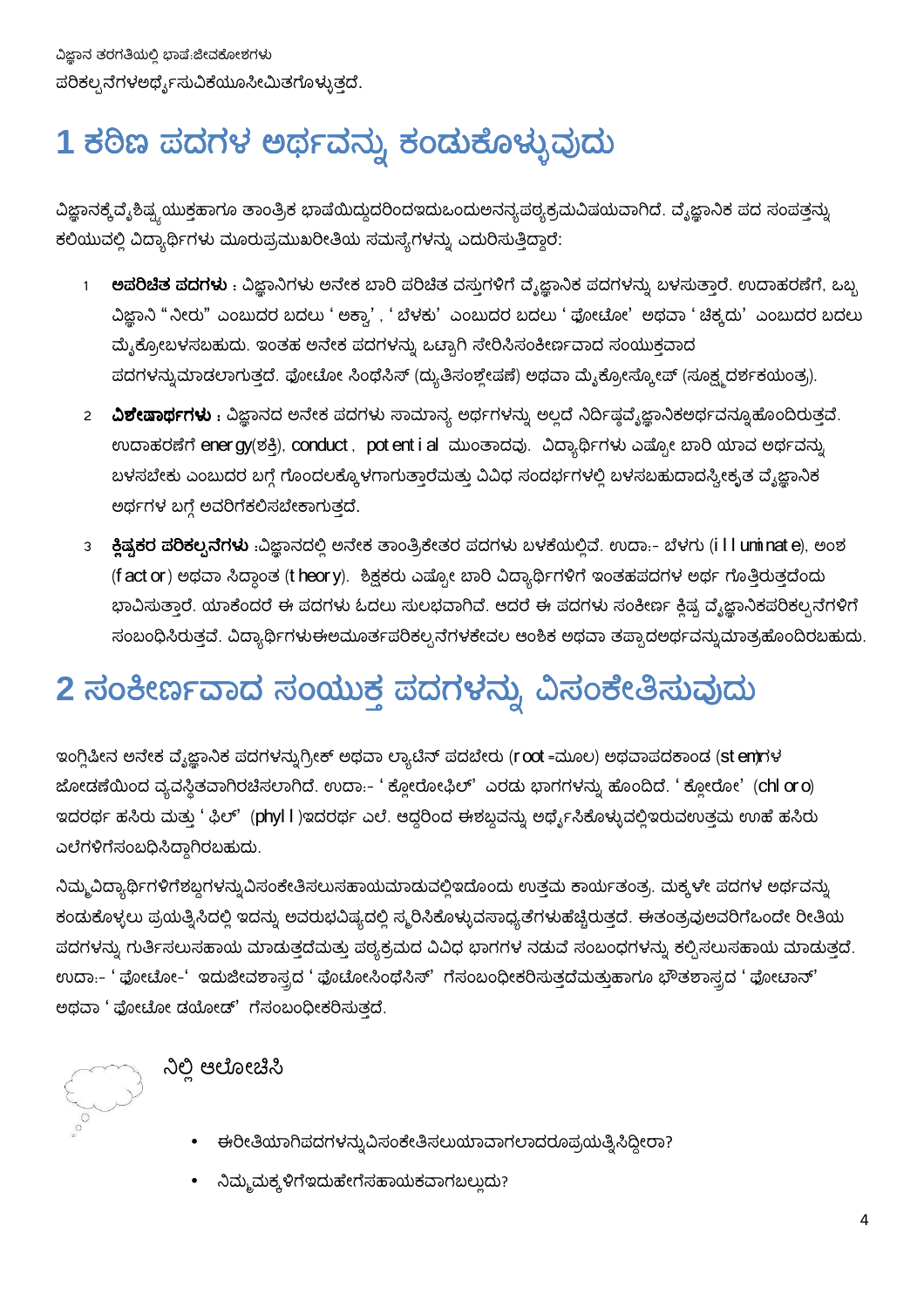ವೈಜ್ಞಾನಿಕ ಪದಗಳನ್ನು ವಿಸಂಕೇತಿಸುವುದುವಿದ್ಯಾರ್ಥಿಗಳಿಗೆಅವುಗಳನ್ನುಹೇಗೆಉಚ್ಚರಿಸಬಹುದೆಂಬುದನ್ನು ಕಲಿಯಲು ಸಹಾಯಕ. ಅಲ್ಲದೆ ಪದಗಳ ಅರ್ಥವನ್ನು ಉಹಿಸಲು, ಅಥವಾ ಪದವು ಅಪರಿಚಿತವಾಗಿದ್ದಲ್ಲಿ ಕೊನೆಯ ಪಕ್ಷ ಆಪದದ ಅರ್ಥ ಏನಿರಬಹುದೆಂದು ಸ್ವಲ್ಪಮಟ್ಟಿಗೆ ಉಹಿಸಲುಸಹಾಯಕ. ಸಂಪನ್ಮೂಲ-1 ರಲ್ಲಿ ಸಾಮಾನ್ಯವಾಗಿ ಉಪಯೋಗಿಸುವ ಗ್ರೀಕ್ ಮತ್ತು ಲ್ಯಾಟಿನ್ ಪದಬೇರುಗಳು ಮತ್ತು ಕಾಂಡಗಳಿವೆ ಹೆಚ್ಚಿನವಿವರಗಳನ್ನುನೀಡುವಅನೇಕವೆಬ್ಸ್ಕ್ರಟುಗಳಿವೆ.

#### ಪದಗಳನ್ನು ವಿಸಂಕೇತಿಸಲುಉನ್ನತ ಕಿವಿಮಾತುಗಳು (tips)

ನೀವುಪದಗಳನ್ನುವಿಸಂಕೇತಿಸುವಾಗ, ಪದಗಳ ಅನುಕ್ರಮತೆ ಅರ್ಥ ನೀಡದಿರಬಹುದು, ಆದರೆ ಅದರಕುರಿತುಚಿಂತಿತರಾಗಬೇಡಿ. ನೀವು ಪದದಅರ್ಥದಬಗ್ಗೆಉತ್ತಮಸುಳಿವುನೀಡಬಲ್ಲ ಒಂದು ಭಾಗವನ್ನಾದರೂಕಂಡುಕೊಳ್ಳಬಹುದು. ಆಶಬ್ದಗಳಲ್ಲಿರುವಹೆಚ್ಚುವರಿ ಅಕ್ಷರಗಳಾದ 'o', 'a' ಅಥವಾ 'l' ಮುಂತಾದವುಗಳನ್ನುಕಡೆಗಣಿಸಬಹುದು.

#### ಚಟುವಟಿಕೆ 1: ಅಪರಿಚಿತ ಪದಗಳನ್ನು ವಿಸಂಕೇತಿಸುವುದು

ಇದೊಂದು ಪಾಠದ ಕೊನೆಯಲ್ಲಿ ಮಾಡಬಹುದಾದ ಚಿಕ್ಕ ಚಟುವಟಿಕೆ. ಇದರಉದ್ದೇಶನಿಮ್ಮವಿದ್ಯಾರ್ಥಿಗಳಿಗೆಕೆಲವುನಿರ್ದಿಷ್ಟ ಪದದ ಅರ್ಥವಾಗದೇಇರುವವರುಅವರೊಬ್ಬರೇಅಲ್ಲಎಂದುಮನವರಿಕೆಮಾಡುವುದುಮತ್ತುಆಪದದಅರ್ಥವನ್ನುಉುಹಿಸುವಕಾರ್ಯತಂತ್ರಗಳನ್ನು ಬೆಳೆಸಿಕೊಳ್ಳಲು ಅವರಿಗೆಉತೇಜಿಸುವುದು ಆಗಿದೆ.

ಕಪ್ಪು ಹಲಗೆಯ ಮೇಲೆ ನಿಮ್ಮ ಪಾಠದ (ಆಯ್ದ ಭಾಗಕ್ಕೆ) ಸಂಬಂಧಿಸಿದ ಕೆಲವು ಪದಗಳನ್ನು ಬರೆಯಿರಿ. ನಿಮ್ಮ ಪಠ್ಯಪುಸ್ತಕದ ಒಂದು ಅಧ್ಯಾಯದಿಂದಲೇ ಈ ಪದಗಳನ್ನು ಆಯ್ಕೆ ಮಾಡಿಕೊಳ್ಳಬಹುದು. ಉದಾ:

- ಫೋಟೋಟ್ರೋಪಿಕ್
- ಫೋಟೋಸಿಂಥೆಸಿಸ್
- ಥರ್ಮೋಕ್ರೋಮಿಕ್
- ಫೋಟೋಕ್ರೋಮಿಕ್

ಈ ಕೆಳಗಿನ ಪದಕಾಂಡಗಳಲ್ಲಿನ ಪದಗಳ ಅರ್ಥಗಳನ್ನು ಇಬ್ಬಿಬ್ಬರು ಜೋಡಿಯಲ್ಲಿಕಂಡುಕೊಳ್ಳಲು ನಿಮ್ಮ ವಿದ್ಯಾರ್ಥಿಗಳಿಗೆ ತಿಳಿಸಿ.

ಫೋಟೋ – ಬೆಳಕು ಕ್ರೋಮ್ – ಬಣ್ಣ ಥರ್ಮ್ - ಶಾಖ ಸಿಂಥೆಸಿಸ್ – ತಯಾರಿಸು ಅಥವಾ ನಿರ್ಮಿಸು ಟ್ರೋಪಿಕ್ - ತಿರುಗುವುದು ನಿಮ್ಮಲ್ಲಿಬೇರೆ ಪದಗಳೇನಾದರೂ ಇದ್ದರೆ ನೀವು ಇನ್ನಷ್ಟು ಪದಕಾಂಡಗಳನ್ನು ನಿಮ್ಮಮಕ್ಕಳಿಗೆ ನೀಡಬೇಕಾಗುತ್ತದೆ. ನಿಮ್ಮಸಹಾಯಕ್ಕಾಗಿಸಂಪನ್ಮೂಲ 1 ನ್ನುಬಳಸಿ.

## 3 ದ್ವಂದ್ವಾರ್ಥವುಳ್ಳ ವೈಜ್ಞಾನಿಕ ಪದಗಳು

ವೈಜ್ಞಾನಿಕ ಭಾಷೆ ಮತ್ತು ವಿದ್ಯಾರ್ಥಿಗಳು ದಿನನಿತ್ಯ ಆ ಪದಗಳಿಗೆ ನೀಡುವ ಅರ್ಥಗಳನಡುವೆಎಷ್ಸೋ ಬಾರಿ ಸಂಘರ್ಷಉಂಟಾಗುತ್ತದೆ. ಉದಾ: ಕೆಲಸ (work) ಎಂಬ ಪದವು ' ಉದ್ಯೋಗ' ಅಥವಾ ಹೊಲ-ಗದ್ದೆಗಳಲ್ಲಿನಚಟುವಟಿಕೆಗಳಿಗೆ ಸಂಬಂಧಿಸಿದೆಎಂದುಭಾವಿಸುತ್ತಾರೆ.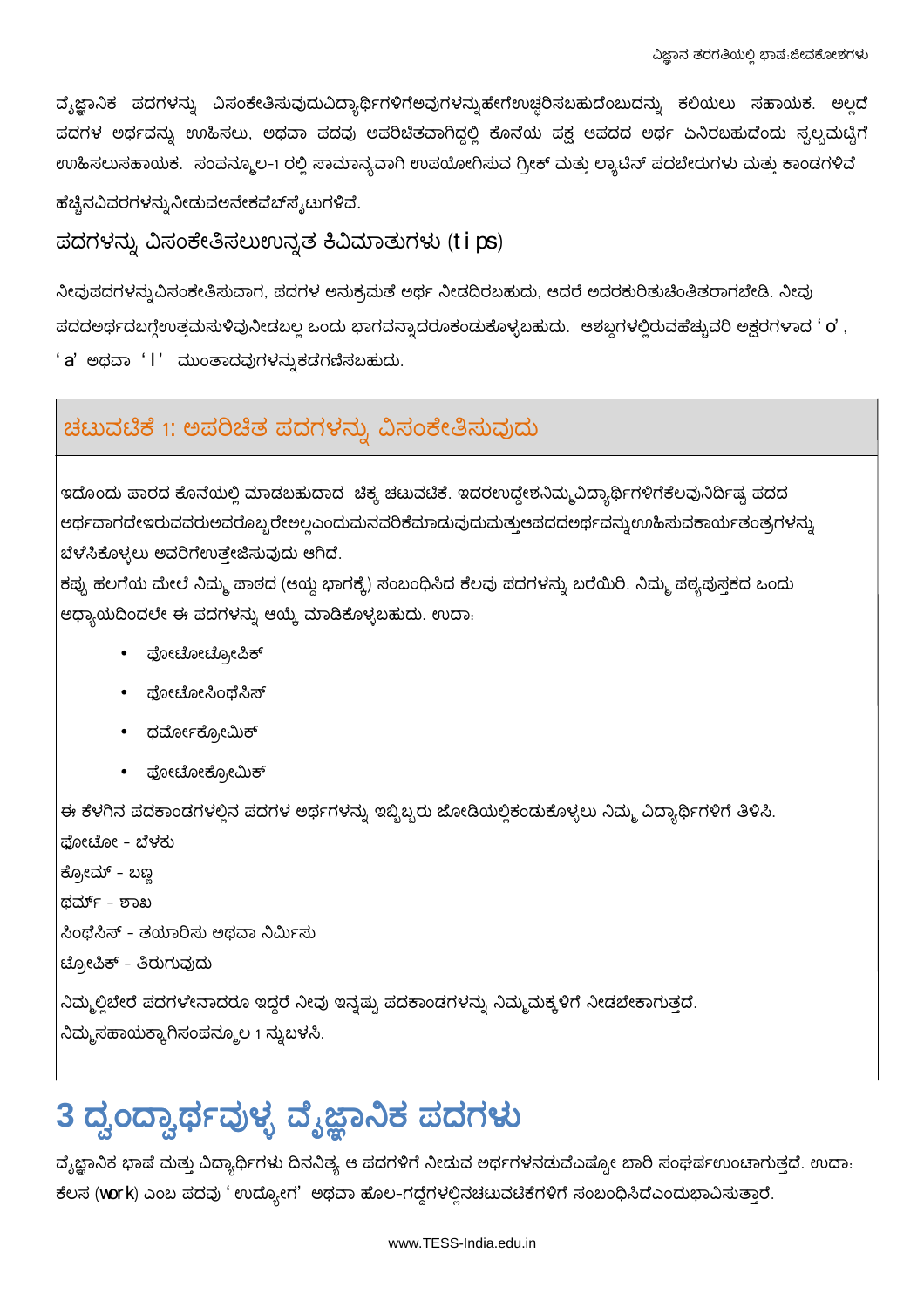ವಿಜ್ಞಾನದಲ್ಲಿ ' ಕೆಲಸ ಮಾಡುವುದು' ಎಂಬುದುನಿರ್ದಿಷ್ಠಅರ್ಥವನ್ನು ಹೊಂದಿದೆಮತ್ತು ಅದು ಒಂದು ಬಲವನ್ನು ಕೆಲಅಂತರದವರೆಗೆ ಸ್ಥಳಾಂತರಿಸುವುದು ಎಂಬ ಅರ್ಥವನ್ನು ಹೊಂದಿದೆಎಂಬುದನ್ನುಮನಗಾಣಬೇಕಿದೆ. ಈ ರೀತಿಯ ಇತರ ಪದಗಳೆಂದರೆ ' ಶಕ್ತಿ' (energy), ' ಅಂಗಾಂಶ' (t i ssue) ಮತ್ತು ' ಬಲ' (f or ce). ಪಠ್ಯಕ್ರಮದಉದ್ದಕ್ಕೂ ಈ ರೀತಿಯ ಅನೇಕ ಪದಗಳನ್ನು ನೀವು ಕಾಣುವಿರಿ. ಪದಗಳ ಮೂಲಗಳ ಬಗ್ಗೆ ನಿಮ್ಮವಿದ್ಯಾರ್ಥಿಗಳಿಗೆವಿವರಿಸುವುದುಪ್ರಯೋಜನಕಾರಿಯಾಗುತ್ತದೆ.

' ಜೀವಿಯಮೂಲಘಟಕ' ವುಜೀವಕೋಶಗಳಿಗೆಸಂಬಂಧಿಸಿದೆ, ಮತ್ತುಜೀವಕೋಶ (**cel l** )

ಎಂಬಪದವನ್ನುಮೊಟ್ಟಮೊದಲಿಗೆರಾಬರ್ಟಹುಕ್ ರವರು 1665 ರಲ್ಲಿಮೊದಲಬಾರಿಗೆಸೂಕ್ಷ್ಮದರ್ಶಕದಮೂಲಕಬೆಂಡಿನಚೂರನ್ನು (pi ece of cork) ನೋಡಿದಾಗಬಳಸಿದರು.

ಜೀವಕೋಶಗಳಿಗೆ ಸಂಬಂಧಿಸಿದ ಇನ್ನೂ ಅನೇಕ ಹೊಸಪದಗಳಿವೆಮತ್ತು ಅವುಗಳನ್ನು

ನಿಮ್ಮವಿದ್ಯಾರ್ಥಿಗಳುಬಳಸಿರೂಢಿಮಾಡಿಕೊಳ್ಳುವಅವಕಾಶಗಳನ್ನುಹೊಂದಿರುವಬಗ್ಗೆಖಚಿತಪಡಿಸಿಕೊಳ್ಳಿ. ಚಟುವಟಿಕೆ–2 ನೀವುನಿಮ್ಮಷ್ರಕ್ಕೆಅಥವಾ ನಿಮ್ಮ ಸಹೋದ್ಯೋಗಿಯೊಂದಿಗೆ ಬೋಧನೆಯ ತಯಾರಿಗಾಗಿಹಮ್ಮಿಕೊಳ್ಳಬಹುದಾಗಿದೆ. ಚಟುವಟಿಕೆ–3 ನೀವು ನಿಮ್ಮ ವಿದ್ಯಾರ್ಥಿಗಳೊಡಗೂಡಿ ನಡೆಸಬೇಕಾದುದು ಮತ್ತು ಪ್ರಕರಣಅಧ್ಯಯನ–1 ಶಿಕ್ಷಕಪದಮ್ರವರು ತಮ್ಮ ತರಗತಿಯನ್ನು ವ್ಯಜ್ಞಾನಿಕ ಪದಗಳಿಗೆ ' ಪದಗೋಡೆ' ಯನ್ನು ನಿರ್ಮಿಸಿಹೇಗೆಪರಿಚಯಿಸಿದರುಎಂಬುದನ್ನು ತೋರಿಸುತ್ತದೆ.

### ಚಟುವಟಿಕೆ 2: ಜೀವಕೋಶಗಳು ಪಾಠದ ಆರಂಭದಲ್ಲಿ ಕ್ಲಿಷ್ಟಕರ ಪದಗಳನ್ನು ಗುರ್ತಿಸುವುದು

ಈ ಚಟುವಟಿಕೆಯು ನೀವುನಿಮ್ಮಷ್ಟಕ್ಕೆಅಥವಾ ನಿಮ್ಮ ಸಹೋದ್ಯೋಗಿಯೊಂದಿಗೆ ಜೀವಕೋಶ ಘಟಕದಬೋಧನೆಯ ಯೋಜನೆಯತಯಾರಿಯಭಾಗವಾಗಿಹಮ್ಮಿಕೊಳ್ಳಲಿಕ್ಕಾಗಿಇದೆ. ಈ ಚಟುವಟಿಕೆಯ ಉದ್ದೇಶವು ಈ ಪಾಠದಲ್ಲಿನ ವೈಜ್ಞಾನಿಕ ಪಾರಿಭಾಷಿಕ ಶಬ್ದಗಳ ಕುರಿತುನಿಮ್ಮದೇಆದತಿಳುವಳಿಕೆಯನ್ನುಪರಿಶೀಲಿಸುವದು ಹಾಗೂ ನಿಮ್ಮ ವಿದ್ಯಾರ್ಥಿಗಳುಇವುಗಳನ್ನುಅರ್ಥಮಾಡಿಕೊಳ್ಳುವಲ್ಲಿ ಎದುರಿಸುವ ತೊಂದರೆಗಳಕುರಿತು ಆಲೋಚಿಸಲುನಿಮಗೆಸಹಾಯಒದಗಿಸುವುದಾಗಿದೆ.

- ನೀವು ಪಾಠಮಾಡುವ ನಿಮ್ಮ ಪಠ್ಯಪುಸ್ತಕದ ಪಾಠವನ್ನೊಮ್ಮೆ ಓದಿರಿ ಮತ್ತು ಜೀವಕೋಶಗಳು ಪಾಠಕ್ಕೆ ಸಂಬಂಧಿಸಿದ ಎಲ್ಲಾ ತಾಂತ್ರಿಕ ಪದಗಳನ್ನು ಬರೆಯಿರಿ.
- ಒಂದುಹ್ಯೆಲ್ಶೆಟರ್ಪೆನ್ನುಅಥವಾಪೆನ್ಸಿಲ್ಲಿನಿಂದನಿಮ್ಮವಿದ್ಯಾರ್ಥಿಗಳುಈಮುಂಚೆನೋಡಿರುವ (ಆದರೆಸಂಪೂರ್ಣವಿಭಿನ್ನಸಂದರ್ಭದಲ್ಲಿ) ಪದಗಳನ್ನುಹ್ಯೆಲ್ಶೆಟ್ಮಾಡಿ.
- ಅವರಿಗೆ ಹೊಸದೆನ್ನಿಸುವ ವಿಶೇಷ ವ್ಯೆಜ್ಞಾನಿಕ ಪದಗಳಿಗೆಅಡಿಗೆರೆ ಎಳೆಯಿರಿ.
- ನೀವೇ ಒಂದುಲಘುಶಬ್ದಕೋಶವನ್ನು (gl ossary) ಸರಳ ವ್ಯಾಖ್ಯಾನಗಳನ್ನೊಂಡ ಪದಗಳ ಪಟ್ಟಿಯನ್ನುರಚಿಸಿ. ಪ್ರತಿಯೊಂದು ವ್ಯಾಖ್ಯಾನಗಳನ್ನು ಎಷ್ಟು ಸರಳವಾಗಿ ಬರೆಯಲು ಸಾಧ್ಯವೋ ಅಷ್ಟುಸರಳವಾಗಿ ಬರೆಯಿರಿ. ಯಾವುದಾದರೂ ಸಾದೃಶ್ಯಗಳುನಿಮಗೆ ಸಹಾಯಕವೆನಿಸಿದರೆಅವುಗಳನ್ನೂಸಹಬರೆಯಿರಿ. ಉದಾ: ಜೀವಕೋಶದ ಪೊರೆಯುಸಾಣಿಗೆ(si eve) ರೀತಿ ವರ್ತಿಸುತ್ತದೆ. ರಂಧ್ರಗಳ ಗಾತ್ರವು ಹೇಗಿರುತ್ತದೆಂದರೆ ಕೆಲವು ಅಣುಗಳು ಅದರ ಮೂಲಕ ಹೋಗುತ್ತವೆ ಕೆಲವು ಹೋಗಲಾಗುವುದಿಲ್ಲ.

ಈ ಲಘುಶಬ್ದಕೋಶವನ್ನುನೀವುಹೊಸ ಪದಗಳನ್ನುಅಥವಾ ವಿಶೇಷ ವ್ಯೆಜ್ಞಾನಿಕಅರ್ಥವುಳ್ಳಪದಗಳನ್ನು ಬಳಸುವ ಸಂದರ್ಭಕ್ಕಾಗಿತೆಗೆದಿಡಿ. ನಿಮ್ಮ ವಿದ್ಯಾರ್ಥಿಗಳಿಗೆ ಅವರದೇ ಆದ ಸ್ವಂತ ಗ್ಲಾಸರಿಗಳನ್ನು ಬೆಳೆಸಿಕೊಳ್ಳಲು (ರಚಿಸಲು) ಉತ್ತೇಜಿಸಬಹುದು.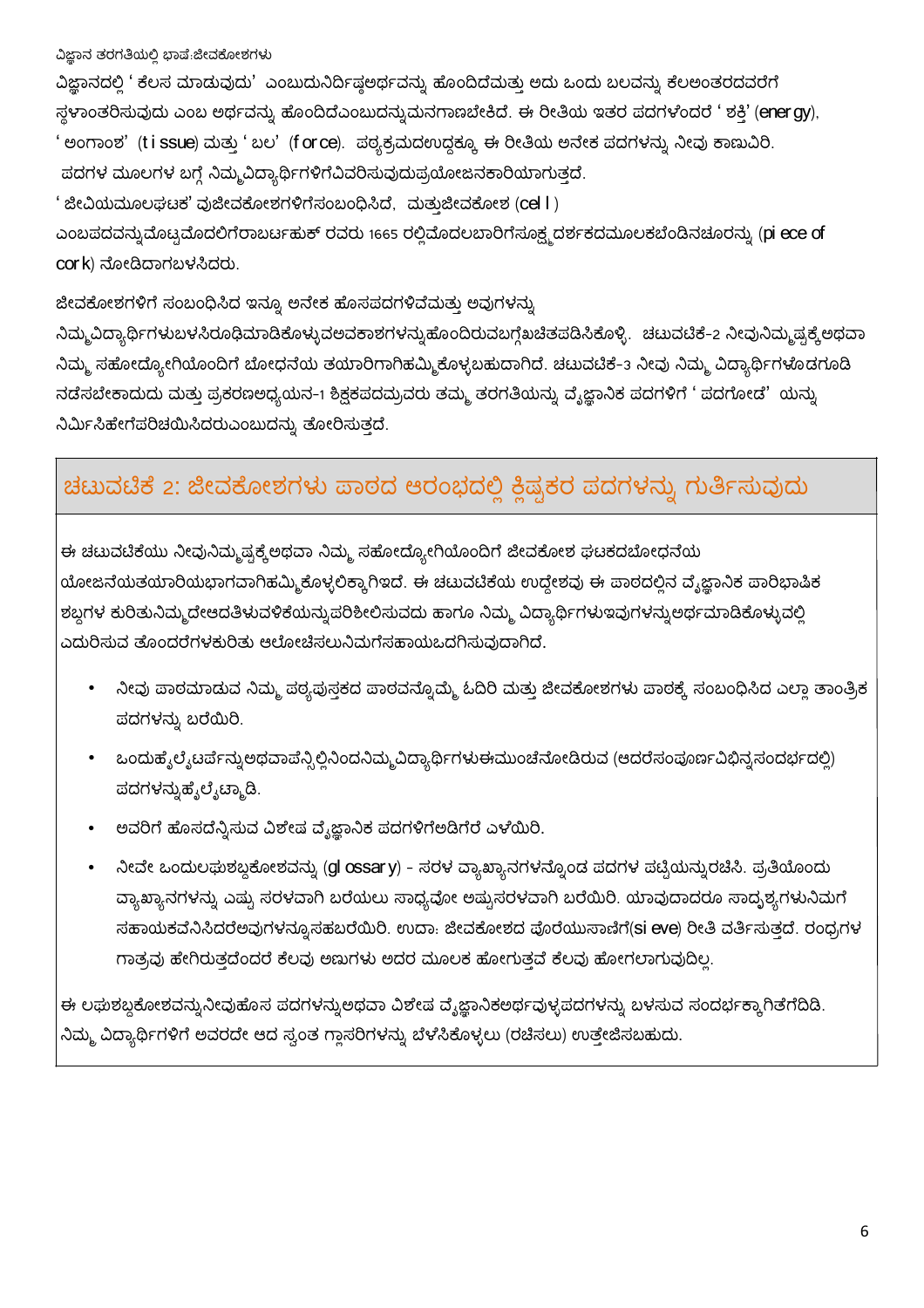#### ಚಟುವಟಿಕೆ 3: ಕೀಲಿ ಕ್ಯೆ ಪದಗಳು (ಅತಿ ಮುಖ್ಯ) ಪದಗಳು

ಕೀಲಿಕ್ಶೆಪದಗಳೆಂದರೆ ನಿಮ್ಮ ವಿದ್ಯಾರ್ಥಿಗಳು ತಿಳಿದುಕೊಳ್ಳಬೇಕಾದ ಪಾಠದಲ್ಲಿನ ಅತೀಪ್ರಮುಖ ಪದಗಳು. ಈ ಮುಖ್ಯ ಪದಗಳು ಹೆಸರುಗಳು,ಪ್ರಕ್ರಿಯೆಗಳು ಅಥವಾ ಪರಿಕಲ್ಪನೆಗಳಾಗಿರಬಹುದು. ಹೆಸರುಗಳು ಅತ್ಯಂತ ಸುಲಭವಾಗಿ ಅರ್ಥಮಾಡಿಕೊಳ್ಳುವ ಪದಗಳು. ಪ್ರಕ್ರಿಯೆಗಳು ಮತ್ತು ಪರಿಕಲ್ಪನೆಕೀಲಿಕ್ಶೆಪದಗಳು ಮಕ್ಕಳು ಅರ್ಥಮಾಡಿಕೊಳ್ಳಲು ಹೆಚ್ಚುಕಷ್ಟಕರವಾದ ಪದಗಳು. ಪ್ರತಿಯೊಂದು ಅಧ್ಯಾಯದಲ್ಲಿ ಸಾಕಷ್ಟು ಹೆಸರುಗಳಿರುತ್ತವೆ. ಕಡಿಮೆ ಪ್ರಕ್ರಿಯೆ ಪದಗಳು ಇರುತ್ತವೆಮತ್ತು ಕೇವಲ ಒಂದು ಅಥವಾ ಎರಡು ಪರಿಕಲ್ಪನೆ ಪದಗಳಿರುತ್ತವೆ. ನೀವು ಪಾಠ ಮಾಡುತ್ತಿರುವ ಅಧ್ಯಾಯದ ಕೀಲಿಕ್ಶೆಪದಗಳ ಪಟ್ಟಿ ಮಾಡಿ. ಒಂದು ಒಳ್ಳೆಯ ಕೀಲಿಕ್ಶೆಪದಗಳ ಪಟ್ಟಿಯು ವಿವಿಧರೀತಿಯಪದಗಳಒಂದು ವ್ಯಾಪ್ತಿಯನ್ನುಒಳಗೊಂಡಿರುತ್ತದೆ. ಉದಾ:-

ಜೀವಕೋಶಗಳಪಾಠದಲ್ಲಿಬರುವಕೆಲವುಕೀಲಿಕ್ಕೆ ಪದಗಳುಹೀಗಿರಬಹುದು:

- **ಹೆಸರುಗಳು**:- ನ್ಯೂಕ್ಲಿಯಸ್, ಎಂಡೋಪ್ಲಾಸ್ಮಿಕ್ರೆಟಿಕ್ಯುಲಮ್' , ಪ್ಲಾಸ್ಸಿಡ್' ಮೈಟೋಕಾಂಡ್ರಿಯಾ, ವ್ಯಾಕುಓಲ್ ........
- ಕ್ರಿಯೆಗಳು :- ಸಂತಾನೋತ್ಸತ್ತಿ, ಆಸ್ಮ್ರೋಸಿಸ್, ಪೊರೆಯ ಬಯೋಜೆನಿಸಿಸ್' (bi ogenesi s)
- ಪ**ರಿಕಲ್ಪನೆಗಳು** :- ಹೊಂದಾಣಿಕೆ

ಸಾಮಾನ್ಯವಾಗಿ ಪ್ರತೀ ಅಧ್ಯಾಯಕ್ಕೆ ಸುಮಾರು 10-15 ಕೀಲಿಕ್ಕೆಪದಗಳು ಸಾಕು. ಕಡಿಮೆಸಾಧನೆಮಾಡುವವಿದ್ಯಾರ್ಥಿಗಳಿಗೆಕಡಿಮೆಕ್ಲಿಷ್ಟತೆಯುಳ್ಳಆದರೆಅಷ್ಟೇನೂಉದ್ದವಲ್ಲದಕೀಲಿಕ್ಕೆ,ಪದಗಳಸಮೂಹವನ್ನುಹೊಂದಿರಬೇಕು.

ಪ್ರಮುಖ ಪದಗಳ ಪಟ್ಟಿಯನ್ನು ಪ್ರತೀ ಅಧ್ಯಾಯದ ಆರಂಭದಲ್ಲಿಯೇ ನಿಮ್ಮ ವಿದ್ಯಾರ್ಥಿಗಳಿಗೆ ನೀಡಿರಬೇಕು. ಇದನ್ನು ಮಾಡುವಒಂದು ರೀತಿಯೆಂದರೆ ಒಂದು ಪೋಸ್ಪರ್ನಲ್ಲಿ ಅವುಗಳನ್ನು ಬರೆದು ಮುಖ್ಯ ಕಪ್ಪುಹಲಗೆಯ ಪಕ್ಕದಲ್ಲಿತೂಗುಹಾಕುವುದು. ನಿಮ್ಮ ವಿದ್ಯಾರ್ಥಿಗಳು ಪ್ರತಿ ಪಾಠ ಮಾಡುವಾಗಲೂ ಅವುಗಳನ್ನುನೋಡುತ್ತಿರುವಂತಿರಬೇಕು. ಅವುಗಳನ್ನು ಇಡೀ ಅಧ್ಯಾಯದ ಕೊನೆಯವರೆಗೆಸಾಮಾನ್ಯಬೋಧನೆಯಭಾಗವಾಗಿ ನಿಯಮಿತವಾಗಿಬಳಸುತ್ತಿರಬೇಕು.

ನೀವುಪ್ರಮುಖಪದಗಳನ್ನು ಸರಿಯಾಗಿ ಬಳಸಿದ್ದರೆ, ಅಧ್ಯಾಯದ ಕೊನೆಯಲ್ಲಿ ನಿಮ್ಮ ವಿದ್ಯಾರ್ಥಿಗಳಿಗೆ ಅವು ಪರಿಚಿತವಾಗಿರುತ್ತವೆ. ಅವರುಆವಿಷಯವಸ್ತುವಿನಕುರಿತುಇತರವಿದ್ಯಾರ್ಥಿಗಳೊಂದಿಗೆಸಂವಹಿಸಲುಅವುಗಳನ್ನು ನಿಖರವಾಗಿ ಮತ್ತು ನಿಯತಕ್ರಮದಲ್ಲಿಬಳಸುತ್ತಿರಬೇಕು.

ಇದನ್ನು ನೀವು ಕೆಲವು ಬಾರಿ ಮಾಡಿದನಂತರನಿಮ್ಮ ವಿದ್ಯಾರ್ಥಿಗಳೇ ತಮ್ಮ ಸ್ವಂತ ಪದಗಳ ಪಟ್ರಿಯನ್ನು ಮಾಡಲು ಪ್ರಾರಂಭಿಸುತ್ತಾರೆ. ಇವುಗಳನ್ನು ತರಗತಿಯಲ್ಲಿ ಹಂಚಿಕೊಳ್ಳುತ್ತಾರೆಮತ್ತು ಪುನರಧ್ಯಯನಕ್ಕಾಗಿಅವುಗಳನ್ನು ಬಳಸುತ್ತಾರೆ.

### ಪ್ರಕರಣ ಅಧ್ಯಯನ 1: ಜೀವದ ಮೂಲಭೂತ ಘಟಕ ಶೀರ್ಷಿಕೆಗೆ ಒಂದು ಕೀಲಿಕ್ಕೆ

### ಪದಗೋಡೆಯನ್ನು ರಚಿಸುವುದು

ಶಿಕ್ಷಕ ಪದಮ್ ರವರು ಅದೇ ಅಧ್ಯಾಯ ಬೋಧನೆ ಮಾಡುವ ಇನ್ನೊಬ್ಬ ಸಹೋದ್ಯೋಗಿಯೊಡನೆ ಸೇರಿಕೀಲಿಕ್ಶೆಪದಗಳ ಪದಗೋಡೆ ರಚಿಸಿದರು. ∣ವರ್ಗ9

ರಲ್ಲಿನನ್ನಕೆಲವುವಿದ್ಯಾರ್ಥಿಗಳುತಮ್ಮದುನೆಗಳಲ್ಲಿಪುಸ್ತಕಗಳುಇರುವಂತಹಹಾಗೂತಮ್ಮಶಾಲೆಯಕಾರ್ಯದಬಗ್ಗೆಮಾತನಾಡುವಪೋಷಕರನ್ನು ಹೊಂದಿರುವಮನೆಗಳಿಂದಬಂದಿರುತ್ತಾರೆ.ಆದಾಗ್ಯೂಗಣನೀಯಪ್ರಮಾಣದಕೆಲವರುಬಹಳಬಡತನದಹಿನ್ನೆಲೆಯನ್ನುಹೊಂದಿರುವಂತಹಕುಟುಂಬಗ ಳಿಂದಬಂದಿರುತ್ತಾರೆ. ಕಳಪೆಹಿನ್ನೆಲೆಯಿಂದಬಂದವರಿದ್ದಾರೆ.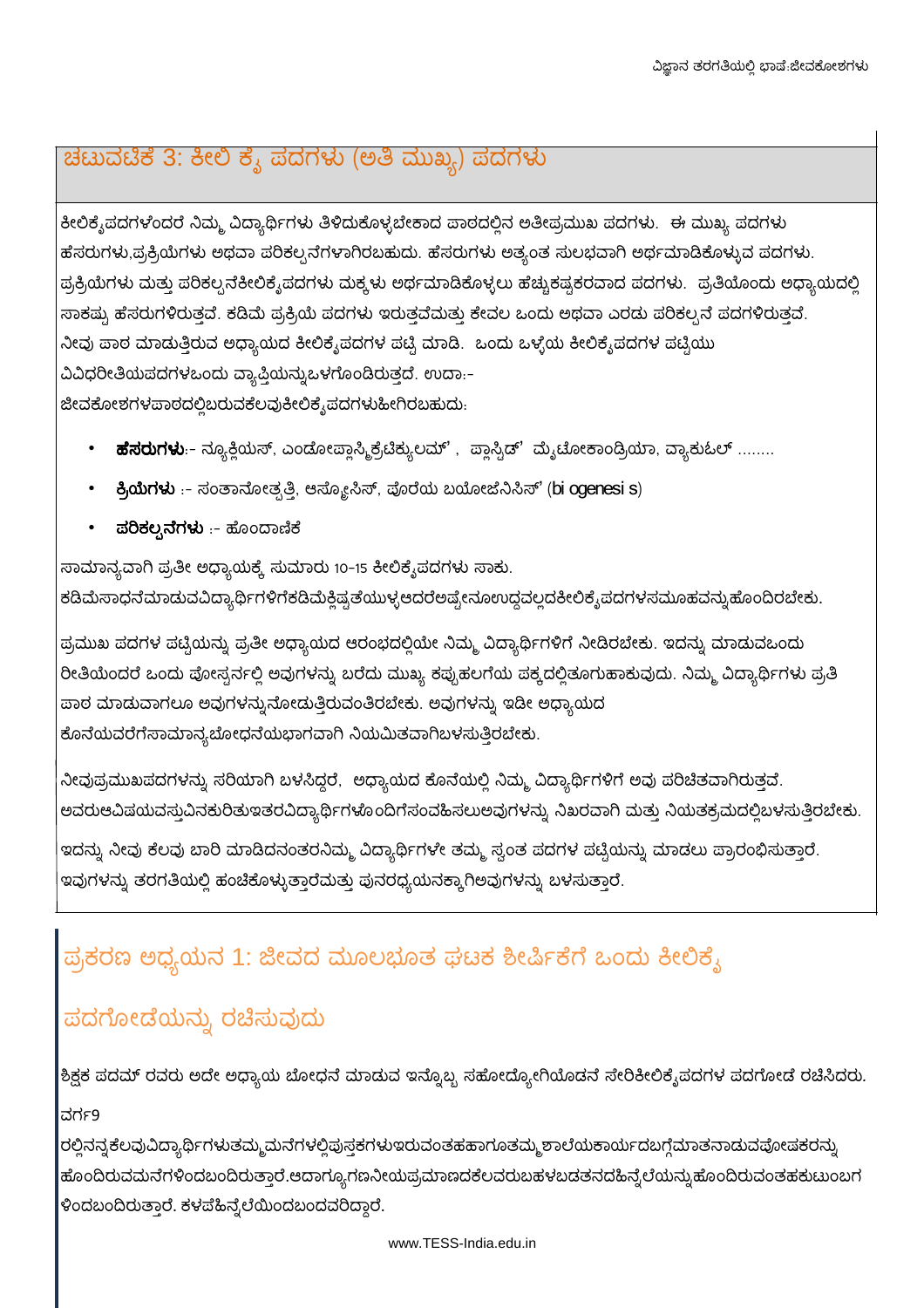ಅವರುಶಾಲೆಯಲ್ಲಿದ್ದಾಗಮಾತ್ರಪುಸ್ತಕಗಳನ್ನುಬಳಸುತ್ತಾರೆಮತ್ತುಮನೆಯಲ್ಲಿಶಾಲೆಯಬಗ್ಗೆಮಾತನಾಡಲುಅವಕಾಶವಿರುವುದಿಲ್ಲ.ಅವರುಎಷ್<u>ರ</u>ೋಬಾ ರಿಮನೆಯಲ್ಲೇಉಳಿಯುವುದರಿಂದಮತ್ತುಅವರಕುಟುಂಬದಕೆಲಸಗಳಲ್ಲಿತೊಡಗಿಸಿಕೊಳ್ಳುವುದರಿಂದಅವರಹಾಜರಾತಿಉತ್ತಮವಾಗಿಲ್ಲ.

ನನ್ನಮುಂದಿನ ಬೋಧನೆಯವಿಷಯ, ' ಜೀವದಮೂಲಭೂತ ಘಟಕ' ಅನೇಕ ಹೊಸ ಮತ್ತು ಕ್ಲಿಷ್ಪಕರಪದಗಳನ್ನುಹೊಂದಿರುವುದರ ಅರಿವಾಯಿತು. ನನ್ನ ಸಹೋದ್ಯೋಗಿಯೊಡನೆ ಈ ವಿಷಯದಿಂದ 15 ವ್ಯೆಜ್ಞಾನಿಕ ಪದಗಳನ್ನು ಕೀಲಿಕ್ಕೆ ಪದಗಳೆಂದು ಆಯ್ಕೆ ಮಾಡಿದೆವು. ಒಂದುಮಾರ್ಕರ್ಪೆನ್ನಿನಿಂದ ಅವುಗಳನ್ನು ಒಂದು ಕಾಗದದ ತುಂದಿನ ಮೇಲೆ ಬರೆದೆವು. ತರಗತಿಯ ಒಂದು ಗೋಡೆಯ ಮೇಲೆ ಆ ತುಂದುಗಳನ್ನೆಲ್ಲಾ ಅಂಟಿಸಿದೆವು. ವ್ಯಾಖ್ಯಾನಗಳನ್ನು ಸೇರಿಸಲು ಪದಗಳ ನಡುವೆ ಸಾಕಷ್ಟು ಜಾಗವನ್ನು ಬಿಟ್ಟೆವು.

ವರ್ಗ- IX ರವಿದ್ಯಾರ್ಥಿಗಳುಒಳಗೆಬಂದಾಗಆಪದಗಳನ್ನುನೋಡಿಕುತೂಹಲತೋರಿದರು.ಆದ್ದರಿಂದನಾನುಅವರಿಗೆಹೀಗೆಹೇಳುವಮೂಲಕ ಆರಂಭಿಸಿದೆನು. ' ಜೋಡಿಗಳಲ್ಲಿಕೆಲಸಮಾಡಿಮೂರು ಪಟ್ಟೆಗಳನ್ನು ತಯಾರಿಸಿ. ನಿಮಗೆ ಅರ್ಥಗೊತ್ತಿರುವಂಥಹಪದಗಳಪಟ್ಟಿ, ನೀವು ಈಮೊದಲು ಕೇಳಿರದಪದಗಳಪಟ್ಟಿಮತ್ತು ನೀವು ಕೇಳಿರುವಂಥ, ಆದರೆ ಅವುಗಳ ಅರ್ಥಗಳ ಬಗ್ಗೆ ಖಚಿತತೆಇಲ್ಲದಿರುವಂತಹಪದಗಳಪಟ್ಟಿ.' ಜೀವಕೋಶಗಳಲ್ಲಿ ಬಗ್ಗೆ

ಕಲಿಯುತ್ತಸಾಗಿದಹಾಗೆನಾವುಈಪಟ್ಟಿಗಳಿಗೆಮರಳುತ್ತೇವೆಹಾಗೂಪಾಠದಕೊನೆಗೆಎಲ್ಲಪದಗಳನ್ನುಮೊದಲಪಟ್ಟಿಗೆಸೇರಿಸುವುದೇನಮ್ಮಗುರಿಎಂದು ಹೇಳಿದೆನು.

. ಅಧ್ಯಾಯದ ಕೊನೆಯಲ್ಲಿ**ನನ್ನ**ವಿದ್ಯಾರ್ಥಿಗಳಿಗೆ ತಮ್ಮ ಪಟ್ಟಿಯನ್ನು ಕಂಡುಕೊಂಡುಈಗ ಅವರು ಎಷ್ಟುಪದಗಳಅರ್ಥತಿಳಿದಿರುತ್ತಾರೆಎಂಬುದನ್ನುಪರಿಶೀಲಿಸಲುತಿಳಿಸಿದೆನು. ತರಗತಿಯಲ್ಲಿ ಸುತ್ತ ನಡೆದಾಡುತ್ತಾ ಯಾವ ವಿದ್ಯಾರ್ಥಿಗಳು ಕೆಲವು ಪದಗಳ ಬಗ್ಗೆ ಇನ್ನೂಖಚಿತತೆ ಹೊಂದಿಲ್ಲಎಂಬುದನ್ನು ತಿಳಿದುಕೊಳ್ಳಲು ಸಾಧ್ಯವಾಯಿತು. ಇದರಿಂದ ಮುಂದಿನ ಅಧ್ಯಾಯದಲ್ಲಿ ಆ ಪದಗಳ ಸುತ್ತ ಹೆಚ್ಚಿನ ಚಟುವಟಿಕೆಗಳನ್ನು ರೂಪಿಸಿ ಅವರಿಗೆ ಸಹಾಯ ಮಾಡಬಹುದುಎಂದುತೀರ್ಮಾನಿಸಿದೆನು.

## 4 ವಿಜ್ಞಾನದಲ್ಲಿ ಮಾತನಾಡುವಿಕೆ ಮತ್ತು ಆಲಿಸುವಿಕೆ

ಯಾವುದೇ ಹೊಸ ಭಾಷೆ ಕಲಿಯುತ್ತಿರುವ ವಿದ್ಯಾರ್ಥಿಗಳಿಗೆಭಾಷೆಯನ್ನು ಮಾತನಾಡುವ ಮತ್ತು ಆಲಿಸುವ ಅಭ್ಯಾಸಗಳ ಅವಕಾಶದ ಅಗತ್ಯವಿದೆ. ಇದು ನಿಮ್ಮ ವಿದ್ಯಾರ್ಥಿಗಳು ವಿಜ್ಞಾನದ ಭಾಷೆಯನ್ನು ಕಲಿಯುವಾಗಲು ಸಹ ಅನ್ವಯಿಸುತ್ತದೆ.

### ಪ್ರಕರಣ ಅಧ್ಯಯನ 2: ಕೀಲಿಕ್ಶೆ ಪದ ಸಂಭಾಷಣೆಗಳು

ಶ್ರೀದುತಿಗುಪ್ತಾರವರುತಮ್ಮವಿದ್ಯಾರ್ಥಿಗಳುಕೀಲಿಕ್ಶೆ ಪದಗಳನ್ನುಬಳಸಿಕೊಂಡುಮಾತನಾಡುವಮತ್ತುಆಲಿಸುವಿಕೆಯಆಟವಾಡಿದಪಾಠವನ್ನುಪುನಃ ಸ್ಮರಿಸಿವಿದರಿಸುತ್ತಾರೆ.

ನನ್ನ ತರಗತಿಯು ಬಹಳ ಪ್ರಶಾಂತ ಸ್ಥಳವಾಗಿದೆ. ಇದರ ಬಗ್ಗೆ ನನಗೆ ಹೆಮ್ಮೆ ಇದೆ. ಒಂದು ದಿನ ಕಾರಿಡಾರ್ |ಕೆಳಗಿನತರಗತಿಯಿಂದದೊಡ್ಡಸದ್ದುಗದ್ದಲಕೇಳಿಬರುತ್ತಿತ್ತು. ನನಗೆನನ್ನಮಾತುಗಳನ್ನೇಕೇಳಿಸಿಕೊಳ್ಳಲಾಗುತ್ತಿರಲಿಲ್ಲವಾದ್ದರಿಂದ ದೂರು ನೀಡಲುಹೊರಟೆನು. ನಾನು ನೋಡಿದ ದೃಶ್ಯದಿಂದ ಆಘಾತವಾಯಿತು- ಆದರೆ ಕೆಟ್ಸ ರೀತಿಯಲ್ಲಿ ಅಲ್ಲ. ಶಿಕ್ಷಕ ಪದಮ್ರವರು ತಾವು ಏನು ಮತ್ತು ಏಕೆ ಮಾಡುತ್ತಿದ್ದಾರೆಂಬುದನ್ನು ವಿವರಿಸಿದರು. ನಾನು ಕಂಡದ್ದನ್ನು ಎಷ್ಟುಇಷ್ಟಪಟ್ಟೆನೆಂದರೆಶೀಘ್ರದಲ್ಲಿಯೇನನ್ನ ವಿದ್ಯಾರ್ಥಿಗಳೊಂದಿಗೆ ಈ ಸಂಗತಿಯನ್ನುಕಾರ್ಯಗತಗೊಳಿಸಲು ಯೋಜಿಸಿದೆನು. ಶ್ರೀಪದಮ್ ರವರುನನಗೆಹೇಳಿದರು:

ಶ್ರೀಮತಿ ಗುಪ್ತ, ನನ್ನ ತರಗತಿಯಲ್ಲಿ ವಿದ್ಯಾರ್ಥಿಗಳು ಮಾತುಕತೆಯಲ್ಲಿ ಪ್ರಮುಖ ಪದಗಳನ್ನು ಬಳಸುವ ಅಭ್ಯಾಸದ ಅವಕಾಶಹೊಂದುತ್ತಾರೆಎಂಬುದನ್ನುಖಚಿತಪಡಿಸಿಕೊಳ್ಳುವಅವಶ್ಯಕತೆಇದೆ. ಇದರಿಂದಅವರಿಗೆವಿಜ್ಞಾನದ ಕಲ್ಪನೆಗಳನ್ನು ಉತ್ತಮವಾಗಿ ಅರ್ಥಮಾಡಿಕೊಳ್ಳಲು ಸಹಾಯವಾಗುತ್ತದೆಎಂದುಭಾವಿಸಿದ್ದೇನೆ.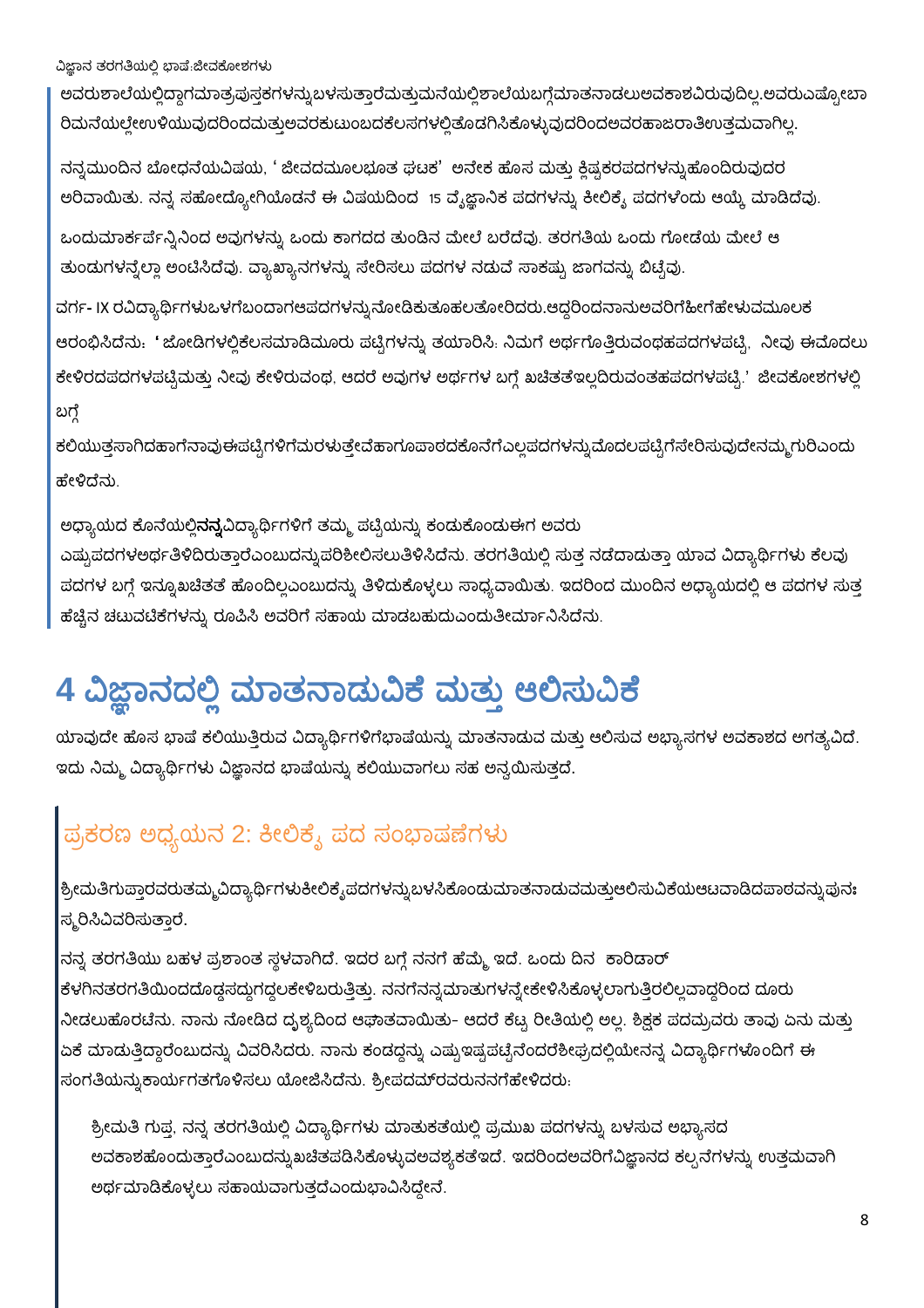ಪಾಠದ ಕೊನೆಯಲ್ಲಿ ಐದು ನಿಮಿಷಗಳಲ್ಲಿ ಆಡಬಹುದಾದ ಆಟದ ಬಗ್ಗೆ ಆಲೋಚಿಸಿದ್ದೆ, ಅದನ್ನೇನೀವು ಈಗ ನೋಡುತ್ತಿರುವುದು. ನಾನು ಒಂದು ಮುಖ್ಯ ಪದದ ವ್ಯಾಖ್ಯಾನವನ್ನುನೀಡುತ್ತೇನೆಮತ್ತುಬ್ಬುಸ್ವಪ್ರೇರಿತರಿಗೆಆಪದವುಯಾವುದೆಂದುತಿಳಿಸಲುಹೇಳುತ್ತೇನೆ. ಪ್ರತೀ

ಬಾರಿ ಪದವನ್ನುಸರಿಯಾಗಿಉಹಿಸಿದವ್ಯಕ್ತಿಯುಇನ್ನೊಂದುಪದದವ್ಯಾಖ್ಯೆಯನ್ನುನೀಡಬೇಕು. ಇದು ತಿರುವು-ಮುರುವಾಗಿಯೂಕಾರ್ಯಮಾಡುತ್ತದೆ. ಒಬ್ಬ ವಿದ್ಯಾರ್ಥಿ ಒಂದು ಪದವನ್ನು ಆಯ್ಕೆ ಮಾಡುತ್ತಾನೆ/ಳೆಮತ್ತು ಅವರು ಮತ್ತೊಬ್ಬರನ್ನು ವ್ಯಾಖ್ಯಾನ ನೀಡಲು ನಾಮ ನಿರ್ದೇಶನ ಮಾಡುತ್ತಾರೆ.

ಹೀಗಾಗಿನನ್ನ ಎಲ್ಲಾ ವಿದ್ಯಾರ್ಥಿಗಳಿಗೆಕೀಲಿಕ್ಶೆಪದಗಳನ್ನು ಕೇಳಲು ಮತ್ತು ಬಳಸಲು ಅವಕಾಶವಿದೆ ಎಂದರ್ಥ. ನನ್ನ ಒಬ್ಬ ವಿದ್ಯಾರ್ಥಿಯಾದ ಸಂಜಯನು ಪರ್ಯಾಯಒಂದನ್ನುಸಲಹೆಯಾಗಿನೀಡಿದ, ಅದೂ ಕೂಡಒಂದು ಉತ್ತಮ ಮೋಜುಆಗಿದೆ. ಎಲ್ಲಪದಗಳನ್ನುಪ್ರತ್ಯೇಕ ಕಾಗದದಲ್ಲಿ ತುಣುಕುಗಳಲ್ಲಿ ಬರೆದು ಒಂದು ಬಟ್ರಲಿನಲ್ಲಿ ಇರಿಸಬೇಕು. ನಂತರಯಾರದರೊಬ್ಬರನ್ನುಕರೆದುಬಟ್ರಲಿನಿಂದ ಒಂದು ಪದವನ್ನು ಆಯ್ಕೆ ಮಾಡಲು ತಿಳಿಸಬೇಕು. ಇತರ ವಿದ್ಯಾರ್ಥಿಗಳು ಅವರುಎತ್ತಿಕೊಂಡಪ್ರಶ್ನೆಯನ್ನುಉಾಹಿಸಲುಅವರಿಗೆಪ್ರಶ್ನೆಗಳನ್ನುಕೇಳಬೇಕುಆದರೆಅವರುಕೇವಲ 'ಹೌದು' ಅಥವಾ ' ಇಲ್ಲ' ಎಂದುಮಾತ್ರಉತರಿಸಬಹುದು.

ನಿಮ್ಮ ವಿದ್ಯಾರ್ಥಿಗಳೊಂದಿಗೆನೀವುಆಡಬಲ್ಲಇನ್ನೂಅನೇಕಪದಗಳಆಟಗಳುಇವೆ. ' ಆಟಗಳಬಳಕೆ' ಎಂಬಘಟಕವುಹೆಚ್ಚಿನಸಂಗತಿಗಳನ್ನುಹೊಂದಿದೆ.ಆಟಗಳುಬಹಳಪ್ರೇರಣಾದಾಯಕವಾಗಿರುತ್ತವೆಮತ್ತುವಿದ್ಯಾರ್ಥಿಗಳಿಗೆಕಲಿಯಲುಅವಕಾಶ ನೀಡುತ್ತವೆ. ಎಷ್ರೋ ಬಾರಿ ಅವರುಕಲಿಯುತ್ತಿದ್ದಾರೆಎಂಬುದುಅವರಅರಿವಿಗೇಬರುವುದಿಲ್ಲವಿಕೆಂದರೆಅವುಒಳ್ಳೆಯಮೋಜಿನಿಂದಕೂಡಿರುತ್ತದೆ. ಪದಗಳ ಆಟಗಳು ವಿದ್ಯಾರ್ಥಿಗಳಿಗೆವಿಜ್ಞಾನದ ಬಗ್ಗೆ ಮಾತನಾಡುವ ಉತ್ತಮ ಅವಕಾಶವನ್ನು ಒದಗಿಸುತ್ತವೆ. ಇದು ಅವರ ತಿಳುವಳಿಕೆಗೆ ಸಹಾಯ ಮಾಡುತ್ತದೆ. ಸಂಪನ್ಮೂಲ-2 'ಕಲಿಕೆಗಾಗಿಮಾತು' ಇದರಲ್ಲಿನೀವುಹೆಚ್ಚುವರಿಮಾಹಿತಿಯನ್ನುಕಾಣಬಹುದು.



ಚಿತ್ರ<sub>1</sub> ಒಂದು ಸಂಕೀರ್ಣ ರೇಖಾ ಚಿತ್ರಕ್ಕೆ ಲೇಬಲ್ ಮಾಡಲು ನಿಮ್ಮ ವಿದ್ಯಾರ್ಥಿಗಳಿಗೆ ಅವಕಾಶ ನೀಡುವುದು. ಹೊಸ ಪದಗಳನ್ನು ಅಭ್ಯಸಿಸಲು ಮತ್ತು ಅವರು ತಿಳಿದಿರುವುದನ್ನು ಪರಿಶೀಲಿಸಲು ಒಂದು ಉತ್ತಮ ಮಾರ್ಗವಾಗಿದೆ.

ನಿಮ್ಮ ವಿದ್ಯಾರ್ಥಿಗಳು ವೈಜ್ಞಾನಿಕ ಪದಗಳನ್ನು ಉಚ್ಚರಿಸಲು ಕಷ್ಟಪಡುತ್ತಿದ್ದರೆ, ನೀವು ಅವರಿಗೆ ಮೊಬ್ಶೆಲ್ ಫೋನ್ನಲ್ಲಿರೂಢಿಮಾಡಲುಮತ್ತು ರೆಕಾರ್ಡ್ ಮಾಡಲು ಪ್ರೋತ್ಸಾಹಿಸಬಹುದು. ಅವರು ಪರಸ್ಪರರ ಧ್ವನಿಮುದ್ರಿಕೆಗಳನ್ನುಆಲಿಸಿಹಿಮ್ಮಾಹಿತಿ ಒದಗಿಸಬಹುದು.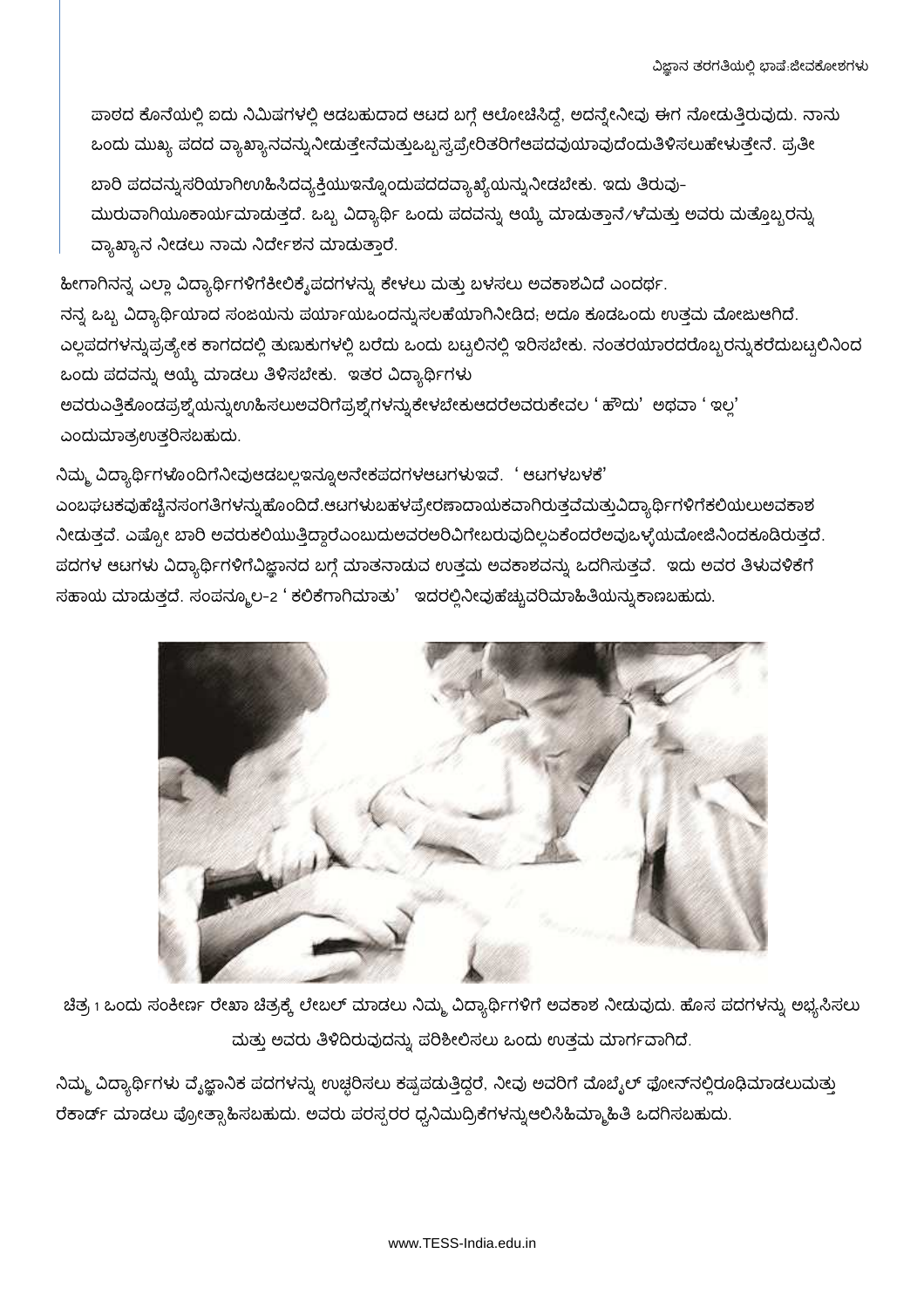# 5 ವಿಜ್ಞಾನದಲ್ಲಿ ಬರವಣಿಗೆ

ವಿದ್ಯಾರ್ಥಿಗಳಬಹುತೇಕಬರವಣಿಗೆಯುಕಪ್ಪುಹಲಗೆಅಥವಾಪಠ್ಯಪುಸ್ತಕದಿಂದನಕಲುಮಾಡುವುದುಅಥವಾನೀವುನೀಡಿದಉಕ್ತಲೇಖನವನ್ನುಬರೆದು ಕೊಳ್ಳುವುದೇಆಗಿದೆ. ಅವರುಪ್ರಶ್ನೆಗಳಉತ್ತರಗಳನ್ನೂಸಹಬರೆಯುತ್ತಾರೆ.

ನಿಮ್ಮವಿದ್ಯಾರ್ಥಿಗಳಿಗೆಪರೀಕ್ಷೆಗಳಿಗೆಅವಶ್ಯಕದಾಖಲೆಗಳುಲಭ್ಯವಿರಬೇಕಾದಕಾರಣದಿಂದಇದುಅತ್ಯಂತಪ್ರಮುಖಎಂಬುದುಸ್ಪಷ್ಟವಾಗುತ್ತದೆ.



ವಿಡೀಯೋ: ಕಲಿಕೆಗಾಗಿ ಮಾತು

ನಿಮ್ಮವಿದ್ಯಾರ್ಥಿಗಳಿಗೆತಮ್ಮದೇಮಾತಿನಲ್ಲಿವಿಜ್ಞಾನದಬಗ್ಗೆಬರೆಯಲುಅವಕಾಶನೀಡುವುದರಿಂದಅವರಿಗೂಮತ್ತುನಿಮಗೂಬಹಳಸಹಾಯಕಾರಿಯಾ ಗುತ್ತದೆ. . ಇದುಅವರಿಗೆಕಲ್ಪನೆಗಳನ್ನುರೂಪಿಸಲುಅವಕಾಶನೀಡುತ್ತದೆಮತ್ತುಅವರತಿಳುವಳಿಕೆಮಟ್ಟದಬಗ್ಗೆಹೇಳುತ್ತದೆ. ವಿದ್ಯಾರ್ಥಿಗಳಿಗೆತಮ್ಮಷ್ರಕ್ಕೆ ತಾವೇಮುಕ್ತವಾಗಿಬರೆಯುವರೂಢಿಇಲ್ಲದೇಇದ್ದರೆವಿದ್ಯಾರ್ಥಿಗಳಆಲೋಚನೆಗಳಿಗೆಬೆಂಬಲನೀಡಲು 'ಬರವಣಿಗೆಚೌಕಟ್ರುಗಳನ್ನು' ಬಳಸಬಹುದಾಗಿದೆ.

ಒಂದುಖಾಲಿಪುಟದಮೇಲೆಬರವಣಿಗೆಯನ್ನುಪ್ರಾರಂಭಿಸುವುದುಅತ್ಯಂತಆತ್ಮವಿಶ್ವಾಸಹೊಂದಿದವಿದ್ಯಾರ್ಥಿಗಳನ್ನೂಕೂಡಎದೆಗುಂದಿಸಬಹುದು. ಬರವಣಿಗೆಚೌಕಟ್ರುಒಂದುಟೆಂಪ್ಲೇಟ್ಆಗಿದ್ದು,

ಅದುನಿಮ್ಮವಿದ್ಯಾರ್ಥಿಗಳನ್ನುಒಂದುನಿರ್ದಿಷ್ಠಚಟುವಟಿಕೆಯಮೂಲಕರೂಪುಗೊಳಿಸುತ್ತದೆಮತ್ತುಮಾರ್ಗದರ್ಶಿಸುತ್ತದೆ. ಇವುಗಳನ್ನುಸುಲಭವಾಗಿತಯಾರಿಸಬಹುದುಆದರೂಈಘಟಕದಕೊನೆಯಲ್ಲಿಒಂದುಉದಾಹರಣೆಯನ್ನುಕಾಣಬಹುದು. ನಿಮಗೆಅಂತರ್ಜಾಲದಲಭ್ಯತೆಯಿದ್ದರೆ,ಅಲ್ಲಿಅನೇಕಉದಾಹರಣೆಗಳಿದೆ.

ಬರವಣಿಗೆಚೌಕಟ್ರುಗಳನ್ನುಮಕ್ಕಳಕಲಿಕಾಮಟ್ಟವನ್ನುಆಧರಿಸಿಸುಲಭವಾಗಿಸಬಹುದುಅಥವಾಕ್ಲಿಷ್ಟಗೊಳಿಸಬಹುದು.



ನಿಲ್ಲಿ ಆಲೋಚಿಸಿ

- ನಿಮ್ಮವಿದ್ಯಾರ್ಥಿಗಳುಎಷ್ರುಬರವಣಿಗೆಮಾಡುತ್ತಾರೆ?
- ನಿಮ್ಮವಿದ್ಯಾರ್ಥಿಗಳುಯಾವುದರಬಗ್ಗೆಬರೆಯುತ್ತಾರೆ?

### ಚಟುವಟಿಕೆ 3: ಬರವಣಿಗೆ ಚೌಕಟ್ರನ್ನು ಬಳಸುವುದು

ಈ ಚಟುವಟಿಕೆಯು ನಿಮ್ಮ ತರಗತಿಯೊಂದಿಗೆ ಹಮ್ಮಿಕೊಳ್ಳಲು ಇದೆ. ಇದು ನಿಮಗೆ ಹಾಗೂ ನಿಮ್ಮ ವಿದ್ಯಾರ್ಥಿಗಳಿಗೆ ಒಂದು ಸರಳ ಬರವಣಿಗೆ ಚೌಕಟ್ರನ್ನು ಬಳಸಿ ರೂಢಿ ಮಾಡಿಕೊಳ್ಳಲು ಕಾಲಾವಕಾಶವನ್ನು ಒದಗಿಸುತ್ತದೆ, ಇಲ್ಲಿ ಕೊಟ್ರಿರುವ ಸಂದರ್ಭವು ಜೀವಕೋಶಗಳು ಅಧ್ಯಾಯದಿಂದ ಎರಡು ಪ್ರಮುಖ ವಿಧದ ಜೀವಕೋಶಗಳನ್ನು ಆಧರಿಸಿ 'ಹೋಲಿಸು ಮತ್ತು ವ್ಯತ್ಯಾಸಿಸು' ಎಂಬ ಚಟುವಟಿಕೆಯಾಗಿದೆ.

- ನಿಮ್ಮ ವಿದ್ಯಾರ್ಥಿಗಳಿಗೆ ಅವರು ಪ್ರೋಕ್ಯಾರಿಯೋಟಿಕ್ ಮತ್ತು ಯೂಕ್ಯಾರಿಯೋಟಿಕ್ ಜೀವಕೋಶಗಳನ್ನು ಹೋಲಿಸಿ ವ್ಯತ್ಯಾಸಿಸುವಿರಿ ಎಂದು ತಿಳಿಸಿ.
- ಸಂಪನ್ಮೂಲ 3 ರ ಬರವಣಿಗೆ ಚೌಕಟ್ರನ್ನು ಕರಿ ಹಲಗೆಯ ಮೇಲೆ ನಕಲು ಮಾಡಿ.
- ಪ್ರೋಕ್ಯಾರಿಯೋಟಿಕ್ ಮತ್ತು ಯೂಕ್ಯಾರಿಯೋಟಿಕ್ ಜೀವ ಕೋಶಗಳ ಕುರಿತು ನಿಮ್ಮ ವಿದ್ಯಾರ್ಥಿಗಳಿಗೆ ನೀವು ಸಾಮಾನ್ಯವಾಗಿ ನೀಡುವ ವಿವರಣೆಯನ್ನು ಕೊಡಿ.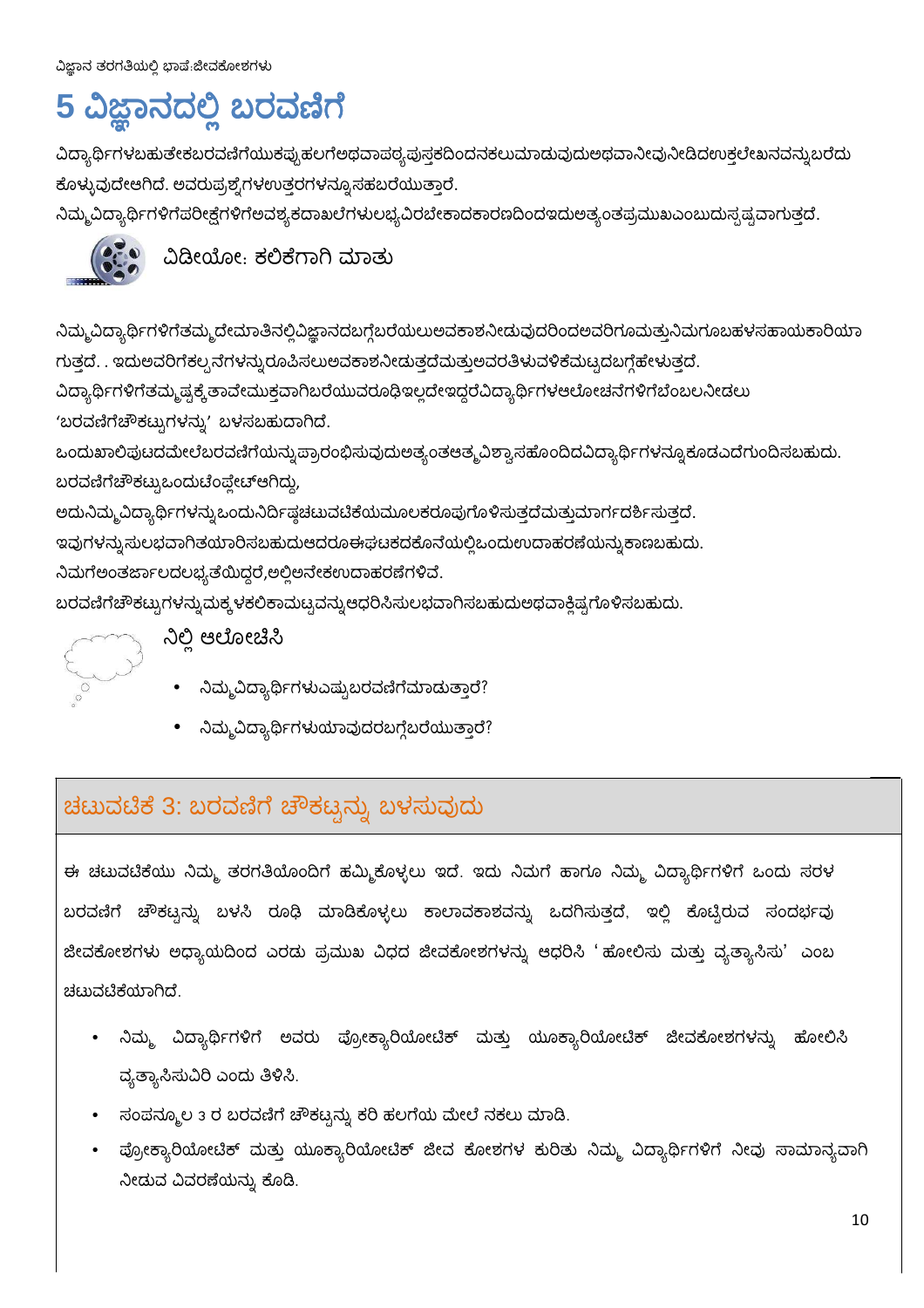- ನಿಮ್ಮ ವಿದ್ಯಾರ್ಥಿಗಳನ್ನು ಮೂರು-ಮೂರು ಜನರ ತಂಡಗಳನ್ನಾಗಿ ವಿಂಗಡಿಸಿ. ಅವರಿಗೆ ಕರಿಹಲಗೆ ಮೇಲೆ ರಚಿಸಿರುವ ಬರವಣಿಗೆ  $\bullet$ ಚೌಕಟ್ರನ್ನು ಒಂದು ಕಾಗದದ ಮೇಲೆ ನಕಲು ಮಾಡಿಕೊಳ್ಳಲು ತಿಳಿಸಿ.
- ಚೌಕಟ್ಟಿನ ಕುರಿತು ಮಾತನಾಡಿಕೊಳ್ಳಲು ಅವರಿಗೆ ಐದು ನಿಮಿಷ ಕಾಲಾವಕಾಶ ಕೊಡಿ ಮತ್ತು ಚೌಕಟ್ಟನ್ನು ಪೂರ್ತಿಗೊಳಿಸಲು ತಿಳಿಸಿ.
- ್ಸಮೀಪ∕ಹತ್ತಿರ ಇರುವ ತಂಡಗಳಿಗೆ ಚೌಕಟ್ಟಗಳನ್ನು ಪರಸ್ಪರ ಬದಲಾಯಸಲು ತಿಳಿಸಿ. ಪರಸ್ಪರರ ಕಾರ್ಯದ ಬಗ್ಗೆ ಚರ್ಚಿಸಲು ಐದು ನಿಮಿಷಗಳ ಕಾಲಾವಕಾಶವನ್ನು ನೀಡಿ.
- ಅಂತಿಮವಾಗಿ ನಿಮ್ಮ ವಿದ್ಯಾರ್ಥಿಗಳಿಗೆ ಎರಡು ವಿಧದ ಜೀವಕೋಶಗಳ ಕುರಿತು ಕಲಿಯಲು ಹಾಗೂ ನಂತರ ಅವುಗಳ ಕುರಿತು  $\bullet$ ಬರೆಯಲು ಈ ಚಟುವಟಿಕೆಯು ಯಾವ ರೀತಿ ಸಹಾಯಕಾರಿಯಾಯಿತು ಎಂಬುದರ ಕುರಿತು ಹಿಮ್ಮಾಹಿತಿಯನ್ನು ಪಡೆದುಕೊಳ್ಳಿ.

ಈ ಚಟುವಟಿಕೆಯಲ್ಲಿ ಒಂದು ಸರಳವಾದ ಆದರೆ ಪರಿಣಾಮಕಾರಿಯಾದ ಬರವಣಿಗೆ ಚೌಕಟ್ರನ್ನು ಬಳಸಲಾಗಿದೆ. ಮುಂದಿನ ವಿಷಯ ಶೀರ್ಷಿಕೆ ಬೋಧನೆ ಸಂದರ್ಭ ನೀವು ನಿಮ್ಮದೇ ಆದ ಬರವಣಿಗೆ ಚೌಕಟ್ರನ್ನು ಅಭಿವೃದ್ಧಿಪಡಿಸಿ. ನಂತರ ನೀವು ನಿಮ್ಮ ಬರವಣಿಗೆ ಚೌಕಟ್ರುಗಳನ್ನು ನಿಮ್ಮ ಶಾಲೆಯ ಅಥವಾ ಕ್ಲಸ್ರರ್ ನ ಇತರ ಶಿಕ್ಷಕರೊಂದಿಗೆ ಹಂಚಿಕೊಳ್ಳಿ.

### 6 ಸಾರಾಂಶ

ಭಾಷೆಯುಕಲಿಕೆಗೆಒಂದುಅಡೆತಡೆಯಾಗಬಹುದು,

ನಿಮ್ಮವಿದ್ಯಾರ್ಥಿಗಳುವೈಜ್ಞಾನಿಕಪರಿಕಲ್ಪನೆಗಳನ್ನುಅರ್ಥ್ಯೆಸಿಕೊಳ್ಳಲುಅವಶ್ಯವಿರುವಪದಭಂಡಾರವನ್ನುಹೊಂದಲುಸಹಾಯಒದಗಿಸುವುದುಅತ್ಯಂತ ಪ್ರಮುಖ. ದುನೀವುಬೋಧಿಸಬೇಕಾಗಿರುವಎಲ್ಲಅಧ್ಯಾಯಗಳಿಗೂಅನ್ವಯಿಸುತ್ತದೆ.

ಇಲ್ಲಿಪದಗಳನಿರಂತರಉಪಯೋಗಮತ್ತುಪುನರುಚ್ಛಾರಅತ್ಯಂತಪ್ರಮುಖ, ಆದ್ದರಿಂದಮಾತನಾಡುವ, ಓದುವಮತ್ತು ಬರೆಯುವ ಚಟುವಟಿಕೆಗಳುನಿಮ್ಮ ವಿದ್ಯಾರ್ಥಿಗಳ ಪ್ರಮುಖಪದಗಳ (ಕೀಲಿಕ್ಶೆಪದಗಳ) ಅರ್ಥಮಾಡಿಕೊಳ್ಳುವಿಕೆಯನ್ನು ಬೆಳೆಸುತ್ತದೆ.

ಈ ಅಧ್ಯಾಯದಲ್ಲಿ ಕಲಿತ ಎರಡು ತಂತ್ರ ಅಥವಾ ಕಾರ್ಯತಂತ್ರಗಳನ್ನುಮುಂದೆ ನೀವು ಪಾಠ ಮಾಡಲಿರುವ ಅಧ್ಯಾಯದಲ್ಲಿ ಬಳಸುವಸಲುವಾಗಿಗುರ್ತಿಸಿ.

## ಸಂಪನ್ಮೂಲಗಳು

### ಸಂಪನ್ಮೂಲ 1: ವಿಜ್ಞಾನದಲ್ಲಿ ಬಳಸುವ ಸಾಮಾನ್ಯ ಪದಬೇರುಗಳು ಮತ್ತು ಕಾಂಡಗಳು

ಟೇಬಲ್ R.ಬಿಜ್ಞಾನದಲ್ಲಿಬಳಸುವಸಾಮಾನ್ಯಪದಬೇರುಗಳುಮತ್ತುಕಾಂಡಗಳು (ಕನ್ನಡದಲ್ಲಿಅರ್ಥಗಳು)

| <b>Prefix</b> | <b>Meaning</b>        | <b>Prefix</b> | <b>Meaning</b>       | <b>Prefix</b> | <b>Meaning</b> |
|---------------|-----------------------|---------------|----------------------|---------------|----------------|
| $ab -$        | away from-            | $den-$        | Tooth-ಹಲು            | mono          | Single-ಏಕ      |
| adipo-        | ಇಂದದೂರ<br>fat -ಕೊಬ್ಬು | di-           | two, double-<br>ಎರಡು | multi-        | Many-ಬಹು       |
| $alb-$        | white-ಬಿಳಿ            | dia– ದಯಾ      | through, across-     | morph-        | Form-ರೂಪ       |
| amphi-/amp-   | of both kinds $-$     |               | ಮೂಲಕ                 | $neo-$        | New-ಹೊಸ        |
|               |                       | $dis$ -/dif-  | apart from,          | $non-$        |                |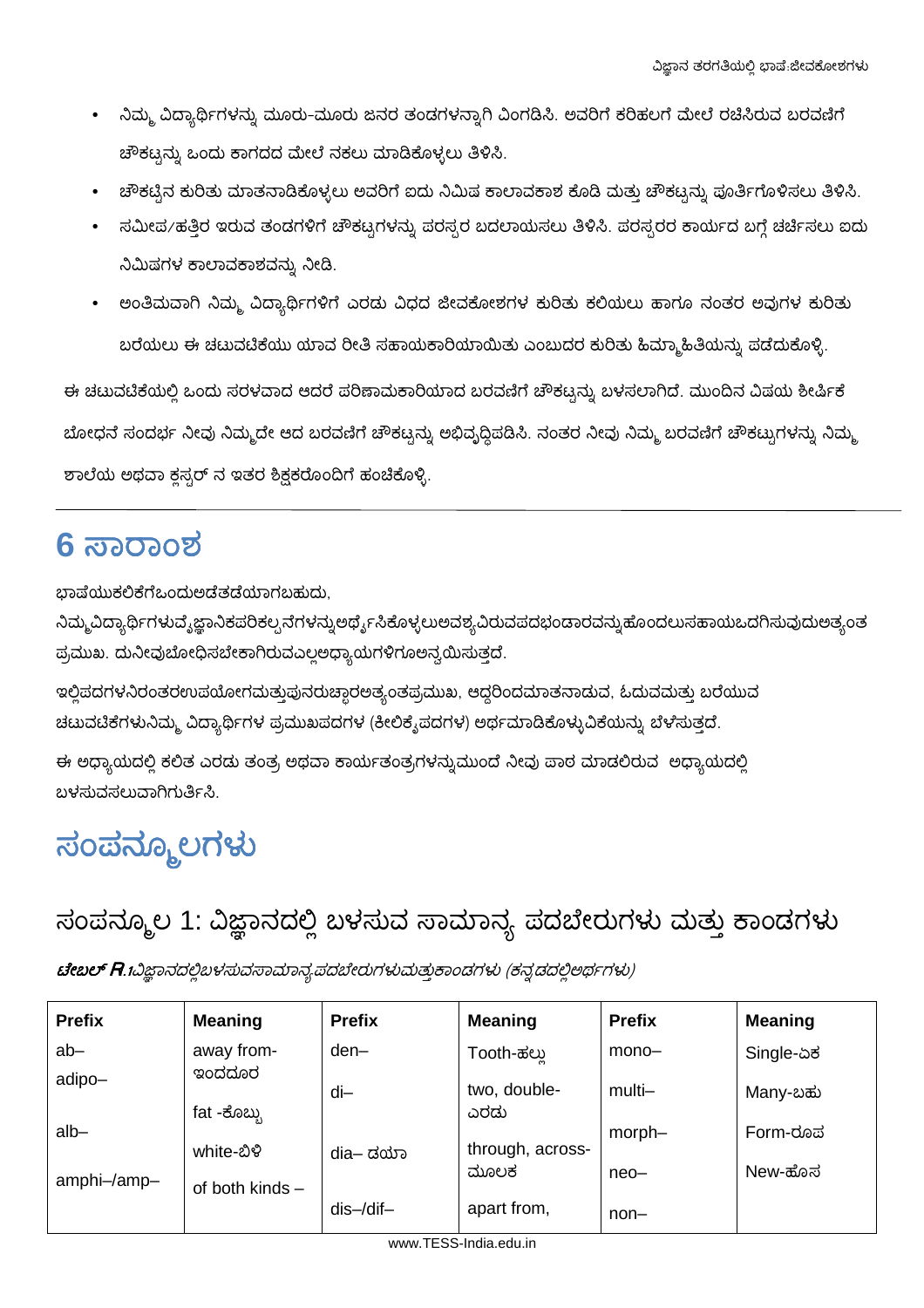| ශා              |                             |                       |                                    |                         |                                   |
|-----------------|-----------------------------|-----------------------|------------------------------------|-------------------------|-----------------------------------|
| andr-           | ಎರಡೂವಿಧದ                    |                       | deprive-<br>ಹೊರತಾಗಿ                | neur-                   | Not-ಅಲ್ಲದ                         |
| angio-          | male-ಗಂಡು                   | $e$ -/ $ef$ -/ $ex$ - | out, out of,                       | oculo-                  | Nerve-ನರ                          |
|                 | vessel (blood)-             | echin-                | from-ಹೊರಗೆ,                        | odont-                  | Eye-ಕಣ್ಣು                         |
| ante-           | ನಾಳೆ (ರಕ್ರೆ)                | $ect-$                | ಇಂದ                                |                         | Tooth-ಹಲ್ಲು                       |
| anthropo-       | before-ಮುಂಚೆ,               | $en-$                 | spiny-ಮುಳ್ಳಾದ                      | olf-                    | Smell-ಚಿಕ್ಕ                       |
|                 | ದೊದಲು                       |                       | outside-ಹೊರಗೆ                      | omni-                   | All-ಎಲ್ಲ. ಸರ್ವ                    |
| anti-           | humans-                     | encephal-             | in-ಒಳಗೆ                            | opthal-                 |                                   |
|                 | ಮಾನವರು                      | epi-                  |                                    | oss-/ost-               | Eye-ಕಣ್ಣು                         |
| aqua-<br>arbor- |                             | extra-                | brain-ಮೆದುಳು                       | phag-                   | Bone-ಎಲುಬು                        |
|                 | against-ವಿರುದ್ಧ             |                       | on, above-ಮೇಲೆ                     | photo-                  | Eat-ತಿನ್ನು                        |
| arthro-         | water-ನೀರು                  | gastro-               | outside,                           |                         | Light-ಬೆಳಕು                       |
| aster-          | tree-ಗಿಡ                    |                       | beyond-ಹೊರಗಡೆ,<br>ನಂತರ             | plasm-                  | Form-ವಿಧ,                         |
|                 |                             |                       |                                    |                         |                                   |
|                 |                             |                       | stomach-ಹೊಟ್ರೆ                     |                         |                                   |
| audi-           | jointed-<br>ಜೋಡಿಸಿದ         | gene-                 | origin, birth-<br>ಮೂಲ, ಜನನ         | pneumo-                 | Lungs-ವಪೆ                         |
| auto-           |                             | $geo-$                |                                    | pre-                    | Before-ನಂತರ                       |
| bi-             | star-ನಕ್ಷತ್ರ                | glottis-              | earth-ಭೂಮಿ                         | prot-/proto-            | First-ಮೊದಲ                        |
|                 | hear, sound-<br>ಕೇಳು, ಧ್ವನಿ |                       | mouth of<br>windpipe-              | pseudo-                 |                                   |
|                 |                             | gymno-                | ವಿಂಡಪ್ಶೆಪಿನಬಾಯಿ                    |                         | fake, false-<br>ಕೃತ್ರಿದು, ತಪ್ಪು   |
| bio-            | self -ಸ್ವಯಂ                 | hepato-               | uncovered-                         | retro-                  | backward,                         |
| bronch-         | two, twice-                 | hetero-               | ಆವ್ರತವಲ್ಲದ                         | rota-                   | back-ಹಿಮ್ಮುಖ, ಹಿಂದೆ               |
| card-<br>carn-  | ಎರಡು, ಎರಡುಬಾರಿ              |                       | liver-ಲಿವರ                         |                         | turn, wheel-3000,<br>ಗಾಲಿ         |
|                 | life, living-ಜೀವ,           | hiber-                | different-ಭಿನ್ನ,                   | rupt-                   | break, burst-&d,                  |
| cell-           | ಜೀವಂತ                       | homo-                 | ವಿಷದು                              | $sub-$                  | under, beneath-                   |
|                 | windpipe<br>(lungs)-        | hydro-                | winter-ಚಳಿಗಾಲ                      |                         | ಕೆಳಗೆ                             |
| cephalo-        | heart-ಹೃದಯ                  |                       | same, alike-                       | super-/sur-             | above, upon-                      |
| chlor-          |                             | hyper-                | ಒಂದೇ                               | tele-                   | ಮೇಲೆ                              |
| chrom-          | meat –ಮಾಂಸ                  | hypo-                 | water-ನೀರು, ಜಲ                     |                         | at a distance-                    |
| chron-          | storeroom-<br>ಸಂಗ್ರಹಾಗಾರ    |                       | over, above-                       | therm-                  | ದೂರದಲ್ಲಿ                          |
|                 | head-ತಲೆ                    | inter-                | ಮೇಲೆ                               |                         | temperature-<br>ಉಷ್ಣತೆ            |
| coel-           | green-ಹಸಿರು                 | intra-                | below, under,<br>less-ಕೆಳಗೆ, ಕಡಿಮೆ | <b>Prefix</b><br>trans- |                                   |
| com-/con-/co-   |                             |                       |                                    |                         | <b>Meaning</b><br>across, beyond- |
|                 |                             |                       | between-ಮಧ್ಯ                       |                         |                                   |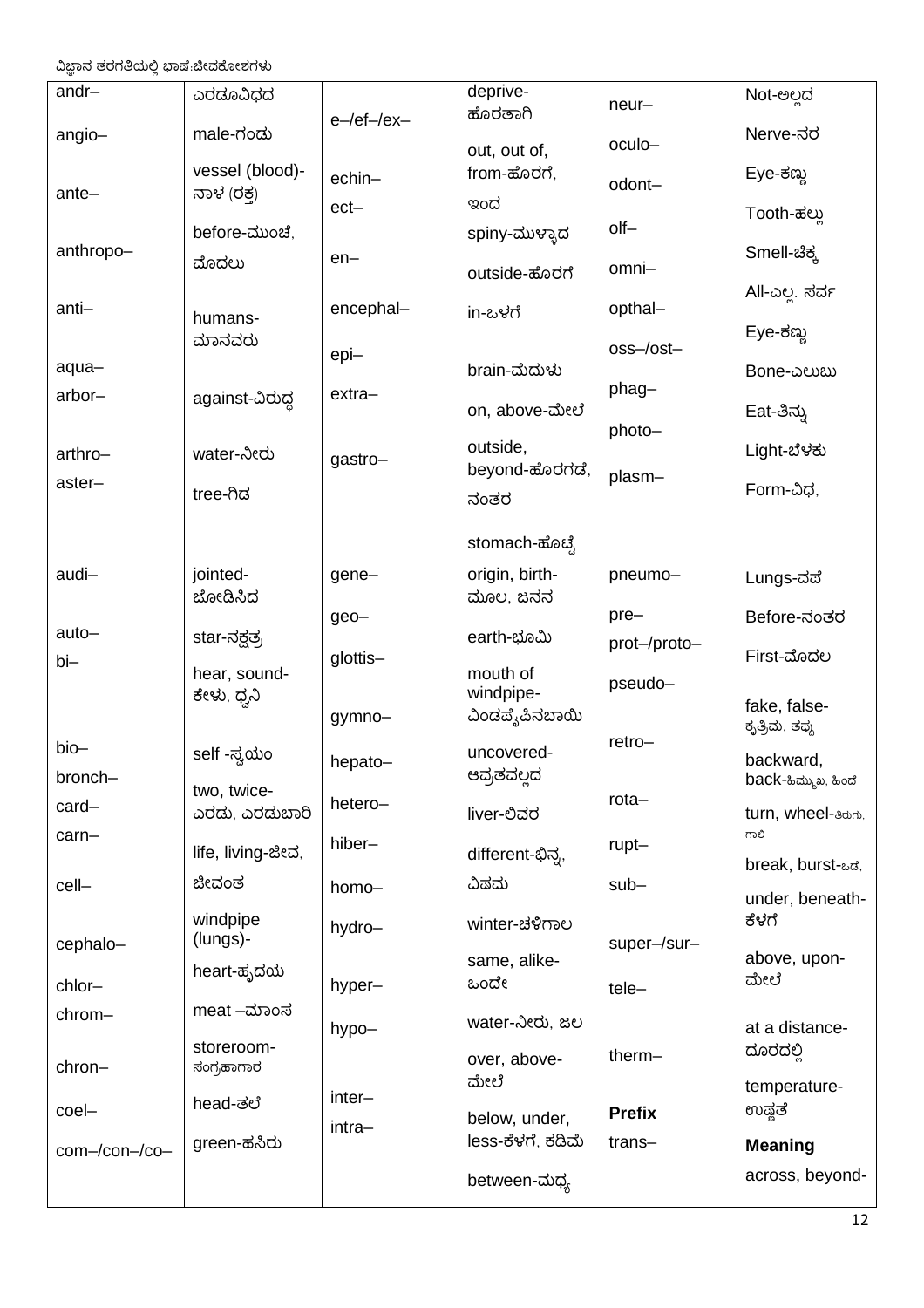| <b>Prefix</b><br>contra-<br>cran-<br>$cyt-$<br>$de-$<br>deca-<br>derm- | color- ಬಣ್ಣ<br>time-ಸಮಯ<br>hollow-ಟೊಳ್ಳು<br>with, together-<br>ಜೊತೆ, ಒಟ್ರಾಗಿ<br><b>Meaning</b><br>Against-ವಿರುದ್ಧ<br>Head-ತಲೆ<br>cell-ಕೋಶ<br>from, away-<br>ಇಂದ, ದೂರ<br>ten-ಹತ್ತು<br>skin -ಚರ್ಮ | ichty-<br>immunis-<br><b>Prefix</b><br>$leuc-$<br>lith-<br>luna-<br>macro-<br>meta-<br>micro- | within, during,<br>inside-ಒಳಗೆ,<br>ಅವಧಿಯಲ್ಲಿ<br>fish- ಮೀನು<br>free-ಮುಕ್ತ<br><b>Meaning</b><br>White-ಬಿಳಿ<br>Stone-ಕಲ್ಲು, ಶಿಲೆ<br>Moon-ಚಂದ್ರ<br>Large-ದೊಡ್ಡ<br>Change-ಬದಲಿ,<br>ಬದಲಾವಣೆ<br>Small-ಚಿಕ್ಕ | $tri-$<br>$trop-$<br>ventr-<br>$uni-$<br>$ZO-$ | ಮೂಲಕ, ನಂತರ<br>three-ಮೂರು<br>turning-ತಿರುಗುವ<br>belly-ಹೊಟ್ರೆ<br>one-ಏಕ<br>ani- |
|------------------------------------------------------------------------|-------------------------------------------------------------------------------------------------------------------------------------------------------------------------------------------------|-----------------------------------------------------------------------------------------------|------------------------------------------------------------------------------------------------------------------------------------------------------------------------------------------------------|------------------------------------------------|-------------------------------------------------------------------------------|
|------------------------------------------------------------------------|-------------------------------------------------------------------------------------------------------------------------------------------------------------------------------------------------|-----------------------------------------------------------------------------------------------|------------------------------------------------------------------------------------------------------------------------------------------------------------------------------------------------------|------------------------------------------------|-------------------------------------------------------------------------------|

| <b>Suffix</b> | <b>Meaning</b>                                   |
|---------------|--------------------------------------------------|
| -able/-ible   | able to, capable of- ಸಾಧ್ಯವಾಗುವ, ಸಾಧ್ಯತೆಇರುವ     |
| -algia        | pain- ನೋವು                                       |
| -ectomy       | cut out-ಕೊರೆದುತೆಗೆದ                              |
| -graph        | instrument for making records-ದಾಖಲಿಸಲುಇರುವಯಂತ್ರ  |
| $-ism$        | act of, condition-ಸ್ಥಿತಿ                         |
| $-$ itis      | inflammation (swelling) or disease-ಬಾವು, ರೋಗ     |
| $-$ meter     | measure-ಅಳತೆ                                     |
| -ology/-logy  | study of, science of-(ಇದರ) ಅಧ್ಯಯನ, (ಇದರ) ವಿಜ್ಞಾನ |
| -phyll        | leaf- ಎಲೆ                                        |
| -pod/-ped     | foot, feet-ಪಾದ, ಪಾದಗಳು                           |
| $-$ scope     | look, observe-ನೋಡು, ಅವಲೋಕಿಸು                     |
| -sect         | cut-ತುಂಡರಿಸು                                     |
| -sperm        |                                                  |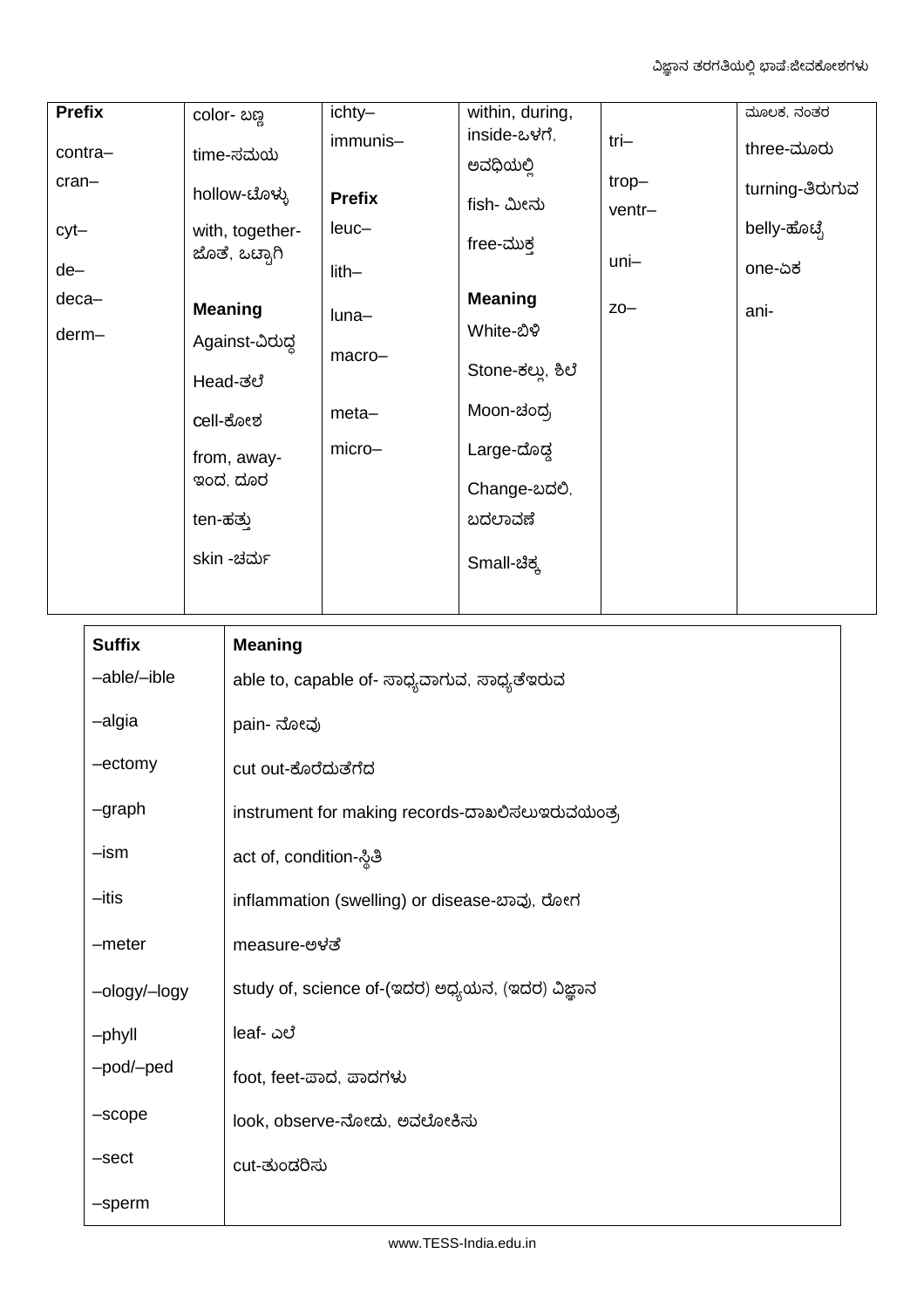| seed-ಬೀಜ |  |  |
|----------|--|--|
|          |  |  |
|          |  |  |
|          |  |  |
|          |  |  |
|          |  |  |

### ಸಂಪನ್ಮೂಲ 2: ಕಲಿಕೆಗಾಗಿ ಮಾತು

### ಕಲಿಕೆಗಾಗಿ ಮಾತು ಏಕೆ ಪ್ರಾಮುಖ್ಯತೆ ಹೊಂದಿದೆ

ಮಾತುಎಂಬುವುದುಮಾನವನವಿಕಸನದಒಂದುಭಾಗವಾಗಿದೆ. ಇದುಮಾನವನಿಗೆಆಲೋಚಿಸಲು, ಕಲಿಯಲುಮತ್ತುಜಗತ್ತನ್ನುಅರ್ಥಮಾಡಿಕೊಳ್ಳಲುಸಹಾಯಮಾಡುತ್ತದೆ. ಜನರುತರ್ಕಶಕ್ತಿ, ಜ್ಞಾನಹಾಗೂತಿಳುವಳಿಕೆಗಳನ್ನುವಿಕಸನಗೊಳಿಸಲುಭಾಷೆಯನ್ನುಒಂದುಸಾಧನವಾಗಿಉಪಯೋಗಿಸುತ್ತಾರೆ. ಆದ್ದರಿಂದ,ವಿದ್ಯಾರ್ಥಿಗಳಮಾತನ್ನುಕಲಿಕೆಯಅನುಭವದಭಾಗವಾಗಿಪರಿವರ್ತಿಸಿಹಾಗೂಪರಿಗಣಿಸಿ, ಮಾತನಾಡಲುಪ್ರೋತ್ಸಾಹಿಸಿದರೆಅವರಶ್ಶೆಕ್ಷಣಿಕಪ್ರಗತಿಯನ್ನುಹೆಚ್ಚಿಸಿದಂತಾಗುತ್ತದೆ.

ಕಲಿಯಲ್ಪಡುತಿರುವಸಂಗತಿಗಳು/ವಿಚಾರಗಳಬಗ್ಗೆಮಾತನಾಡುವುದುಎಂದರೆ.

- ಆಸಂಗತಿ/ವಿಚಾರಗಳಪರಿಶೋಧನೆಯಾಗಬೇಕು
- ತರ್ಕಶಕ್ತಿ/ವಿದೇಚನೆಶಕ್ತಿಯವಿಕಾಸಮತ್ತುಸಂಘಟನೆಯಾಗಬೇಕು
- ಅಷ್ಟಕ್ಕೂ,ವಿದ್ಯಾರ್ಥಿಗಳುಹೆಚ್ಚುಕಲಿಯಬೇಕು
- ತರಗತಿಯಲ್ಲಿನಾವುವಿದ್ಯಾರ್ಥಿಗಳಮಾತನ್ನುಹಲವುರೀತಿಗಳಲ್ಲಿಅಂದರೆ, ಇದನ್ನುಕಂಠಪಾಠದಿಂದಹಿಡಿದುಉನ್ನತಮಟ್ಟದಚರ್ಚೆಯಲ್ಲಿಯೂಬಳಸಬಹುದು.

ಸಾಂಪ್ರದಾಯಿಕತರಗತಿಯಲ್ಲಿಶಿಕ್ಷಕರಮಾತೇಹೆಚ್ಚುಪ್ರಭಾವಶಾಲಿಯಾಗಿತ್ತುಹಾಗೂವಿದ್ಯಾರ್ಥಿಗಳಮಾತುಮತ್ತುಜ್ಞಾನಕ್ಕಿಂತಹೆಚ್ಚಿನಬೆಲೆಯನ್ನು ಹೊಂದಿತ್ತು. ಆದಾಗ್ಯೂ, ತರಗತಿಯಲ್ಲಿಕಲಿಕೆಗಾಗಿಮಾತನ್ನುಬಳಸಲುಪಾಠಗಳನ್ನುವಿಶಿಷ್ಟರೀತಿಯಲ್ಲಿಯೋಜಿಸಬೇಕಾಗುತ್ತದೆ. ಈಪಾಠಗಳಲ್ಲಿವಿದ್ಯಾರ್ಥಿಗಳುಈಗಕಲಿಯುತ್ತಿರುವುದನ್ನುತಮ್ಮಪೂರ್ವಜ್ಞಾನದೊಂದಿಗೆಸಂಪರ್ಕಸಾಧಿಸುತ್ತಹೆಚ್ಚುಮಾತನಾಡುತ್ತಹೆಚ್ಚುಕಲಿಯುವಂ ತೆಯೋಜಿಸಬೇಕಾಗುತ್ತದೆ. ಇದುಶಿಕ್ಷಕರುಮತ್ತುವಿದ್ಯಾರ್ಥಿಗಳನಡುವಿನಪ್ರಶ್ನೋತ್ತರಅವಧಿಮಾತ್ರವಾಗಿರುವುದಿಲ್ಲ. ಇಲ್ಲಿವಿದ್ಯಾರ್ಥಿಗಳದೇಆದಭಾಷೆ, ವಿಚಾರಗಳು, ತರ್ಕಮತ್ತುಆಸಕ್ತಿಗಳಿಗೆಹೆಚ್ಚಿನಸಮಯವನ್ನುನೀಡಲಾಗುತ್ತದೆ. ಬಹುತೇಕಎಲ್ಲರಿಗೂತಮಗೆಕಠಿಣವೆನಿಸಿದವಿಷಯದಕುರಿತಾಗಲೀಅಥವಾಏನಾದರೂವಿಷಯವನ್ನು ತಿಳಿದುಕೊಳ್ಳಬೇಕೆಂದರೇಇತರರೊಂದಿಗೆಮಾ ತನಾಡಬೇಕುಎಂದೆನಿಸುವುದುಒಂದುಸಹಜಪ್ರವೃತ್ತಿ. ಶಿಕ್ಷಕರುವಿದ್ಯಾರ್ಥಿಗಳಈಸಹಜಪ್ರವೃತ್ತಿಯನ್ನುಬಳಸಿಕೊಂಡುಸುಯೋಜಿತ ' ಕಲಿಕೆಗಾಗಿಮಾತು' ಚಟುವಟಿಕೆಗಳನ್ನುಹಮ್ಮಿಕೊಳ್ಳಬೇಕು.

### ತರಗತಿಯಲ್ಲಿ ಕಲಿಕೆಗಾಗಿ ಮಾತು ಚಟುವಟಿಯನ್ನು ಯೋಜಿಸುವುದು

ಮಾತನಾಡುವಚಟುವಟಿಕೆಗಳನ್ನುಸಾಹಿತ್ಯಮತ್ತುಶಬ್ದಭಂಡಾರಬೆಳೆಸುವಪಾಠಗಳಿಗೆಮಾತ್ರಯೋಜಿಸಬೇಕೆಂದೇನಿಲ್ಲ. ಇವುಗಳನ್ನುಗಣಿತ, ವಿಜ್ಞಾನಮತ್ತುಇತರವಿಷಯಗಳಿಗೂಯೋಜಿಸಬಹುದು. ಇದನ್ನುಇಡೀತರಗತಿಚಟುವಟಿಕೆ, ಜೋಡಿಅಥವಾತಂಡಚಟುವಟಿಕೆ, ಹೊರಾಂಗಣಚಟುವಟಿಕೆ, ಪಾತ್ರಅಭಿನಯ, ಬರವಣಿಗೆ, ಓದುವಿಕೆ, ಪ್ರಾಯೋಗಿಕತನಿಖೆಮತ್ತುಸ್ಸಜನಶೀಲಕಾರ್ಯಚಟುವಟಿಕೆ, ಮುಂತಾದವುಗಳನ್ನಾಗಿಯೋಜಿಸಬಹುದು.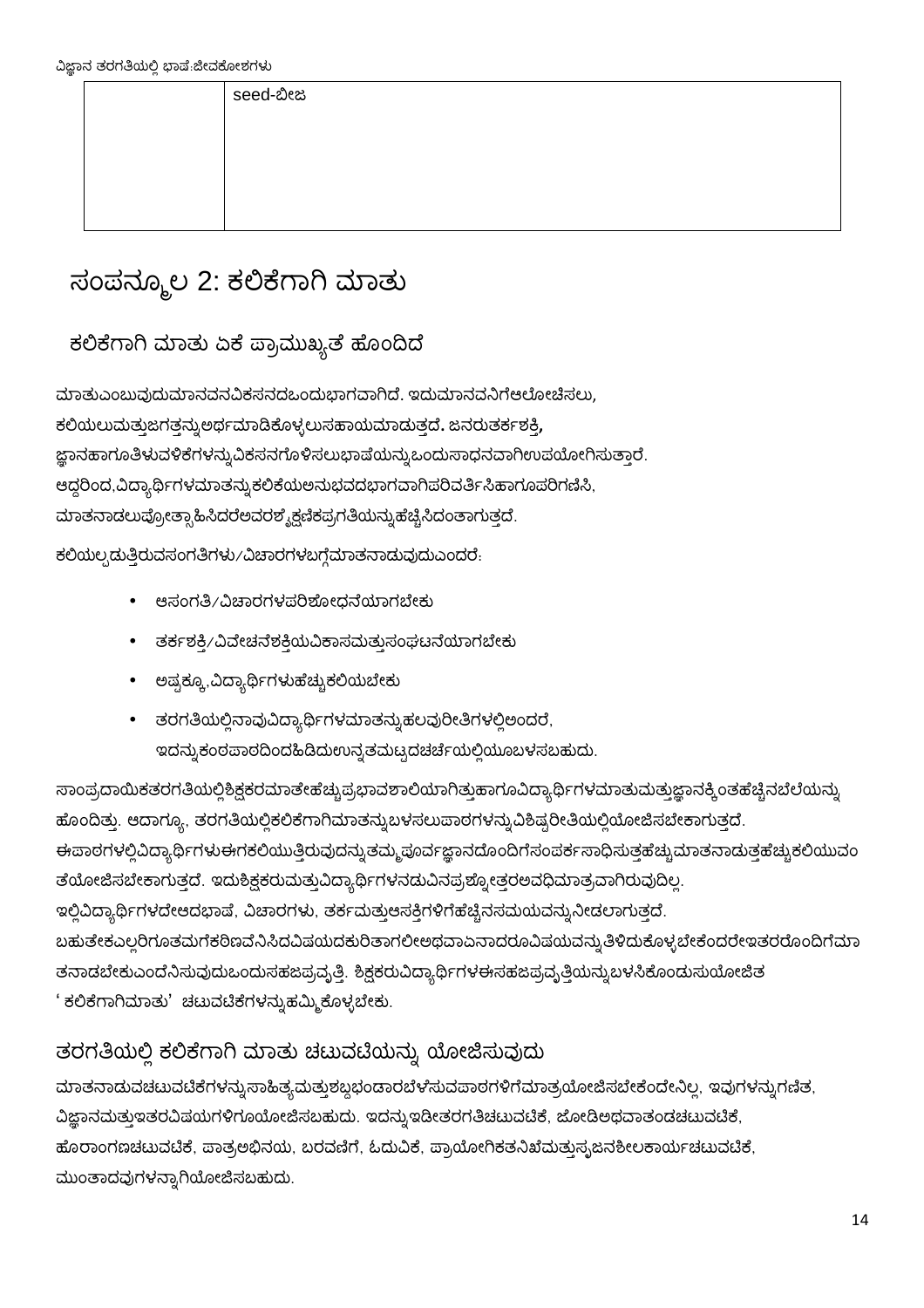ಚಟುವಟಿಕೆಯಲ್ಲಿವಿದ್ಯಾರ್ಥಿಗಳಹಿಂದಿನಅನುಭವಗಳಮೇಲೆಜ್ಞಾನವನ್ನು ಕಟ್ಟುವರೀತಿಯಲ್ಲಿದ್ದರೆಹಾಗೂಸಂತಸದಾಯಕವಾಗಿದ್ದರೆ, ಸೀಮಿತಭಾಷಾಹಾಗೂಗಣಿತಕೌಶಲಗಳನ್ನುಹೊಂದಿರುವಚಿಕ್ಕವಯಸ್ಸಿನಮಕ್ಕಳೂಕೂಡಉನ್ನತಸ್ತರದಆಲೋಚನಾಕೌಶಲಗಳನ್ನುಪ್ರದರ್ಶಿಸಲುಸಾ ಧ್ಯವಾಗುತ್ತದೆ. ಉದಾಹರಣೆಗೆ, ವಿದ್ಯಾರ್ಥಿಗಳುಯಾವುದೇಕಥೆಯಬಗ್ಗೆ, ಛಾಯಾಚಿತ್ರದಲ್ಲಿನಪ್ರಾಣಿಅಥವಾಆಕಾರದಬಗ್ಗೆ, ನ್ಶೆಜವಸ್ತುಗಳುಅಥವಾಅದರಚಿತ್ರಗಳಬಗ್ಗೆಊಹೆಮಾಡಬಹುದು/ ಮುನ್ಸೂಚಿಸಬಹುದು.

ಅದೇರೀತಿವಿದ್ಯಾರ್ಥಿಗಳುಪಾತ್ರಾಭಿನಯದಲ್ಲಿಬರುವಅಥವಾಬೊಂಬೆಯಾಟದಲ್ಲಿಬರುವಪಾತ್ರಗಳುಎದುರಿಸುತ್ತಿರುವಸಮಸ್ಯೆಗಳಕುರಿತುಸಲಹೆಮ ತ್ತುಪರಿಹಾರಗಳನ್ನುಸೂಚಿಸಬಹುದು.

ನಿಮ್ಮವಿದ್ಯಾರ್ಥಿಗಳುಏನನ್ನುಕಲಿಯಬೇಕುಮತ್ತುಚಿಂತನೆಮಾಡಬೇಕೋ, ಯಾವರೀತಿಯಮಾತುಗಾರಿಕೆಯನ್ನುಬೆಳೆಸಿಕೊಳ್ಳಬೇಕೋ, ಅದಕ್ಕೆ ಪೂರಕವಾಗಿನಿಮ್ಮಪಾಠವನ್ನುಯೋಜಿಸಿ.ಕೆಲವುಮಾತುಗಳುಪರಿಶೋಧನಾತ್ಮಕವಾಗಿರಬಹುದು. ಉದಾಹರಣೆಗೆ, "ಮುಂದೆಏನಾಗಬಹುದು?" "ಇದನ್ನೇನಾದರೂಈಹಿಂದೆಗಮನಿಸಿದ್ದೀರಾ?" ' ಇದೇನಾಗಿರಬಹುದು?' ಅಥವಾ" ಅದುಹೀಗೇಯೇಏಕಿದೆಎಂದುನೀನುಭಾವಿಸುತ್ತೀ?" ಇತ್ಯಾದಿ,. ಇನ್ನೂಕೆಲವುಮಾತುಗಳುಹೆಚ್ಚುವಿಶ್ಲೇಷಣಾತ್ಮ್ರಕವಾಗಿರುತ್ತವೆ, ಉದಾಹರಣೆಗೆಆಲೋಚನೆಗಳು, ಪುರಾವೆಗಳುಮತ್ತುಸಲಹೆಗಳಮೌಲ್ಯನಿರ್ಧರಿಸುವಂಥಮಾತುಗಳು.

ಸಂಭಾಷಣೆ∕ ಮಾತುಕತೆಯನ್ನುಆಸಕ್ತಿದಾಯಕ,

ಸಂತಸದಾಯಕಮತ್ತುಎಲ್ಲಾವಿದ್ಯಾರ್ಥಿಗಳೂಸಂಭಾಷಣೆಯಲ್ಲಿತೊಡಗಲುಸಾಧ್ಯವಾಗುವಂತೆಮಾಡಿ. ವಿದ್ಯಾರ್ಥಿಗಳುಯಾವುದೇಭಯವಿಲ್ಲದೆ, ಅಂಜಿಕೆಇಲ್ಲದೆ, ತಪ್ಪಾಗಿಹೇಳಿದೆಎಂಬಭಾವವಿಲ್ಲದೆಅವರುಮುಕ್ತವಾಗಿ, ನಿರಾತಂಕವಾಗಿ, ತಮ್ಮಅನಿಸಿಕೆಯನ್ನುವ್ಯಕ್ತಪಡಿಸಲುಅನುವುಮಾಡಿಕೊಡಬೇಕಾದುದುಅಗತ್ಯವಾಗಿದೆ.

#### ವಿದ್ಯಾರ್ಥಿಗಳ ಮಾತುಗಾರಿಕೆಯ ಮೇಲೆ (ಜ್ಞಾನ, ತಿಳುವಳಿಕೆ) ಕಟ್ಟುವುದು

ಕಲಿಕೆಗಾಗಿಮಾತುಶಿಕ್ಷಕರಿಗೆಈಕೆಳಕಂಡವುಗಳಕುರಿತುಸದವಕಾಶವನ್ನುಒದಗಿಸಿಕೊಡುತ್ತದೆ:

- ವಿದ್ಯಾರ್ಥಿಗಳುಏನನ್ನುಹೇಳುತ್ತಾರೋಅದನ್ನುಆಲಿಸುವುದು.  $\bullet$
- ವಿದ್ಯಾರ್ಥಿಗಳಆಲೋಚನೆಗಳನ್ನುಪ್ರಶಂಶಿಸಿ, ಅವುಗಳಮೇಲೆಕಟ್ರುವುದು.
- ವಿದ್ಯಾರ್ಥಿಗಳಿಗೆಅವುಗಳನ್ನು ಇನ್ನೂಮುಂದಕ್ಕೆ ತೆಗೆದುಕೊಂಡುಹೋಗಲುಪ್ರೋತ್ಸಾಹಿಸುವುದು.

ವಿದ್ಯಾರ್ಥಿಗಳಎಲ್ಲಾಪ್ರತಿಕ್ರಿಯೆಗಳನ್ನುಬರೆಯಬೇಕುಅಥವಾಔಪಚಾರಿಕವಾಗಿಮೌಲ್ಯಾಂಕನಮಾಡಬೇಕೆಂದೇನಿಲ್ಲ, ಏಕೆಂದರೆ,

ಮಾತುಕತೆಯಮೂಲಕಅನಿಸಿಕೆಗಳನ್ನುವಿದ್ಯಾರ್ಥಿಗಳಲ್ಲಿಬೆಳೆಸುವುದುಕಲಿಕೆಯಅಮೂಲ್ಯಭಾಗವಾಗುತ್ತದೆ.

ನೀವುವಿದ್ಯಾರ್ಥಿಗಳಪೂರ್ವಅನುಭವಗಳನ್ನುಮತ್ತುಆಲೋಚನೆಗಳನ್ನುಎಷ್ಟುಸಾಧ್ಯವೋಅಷ್ರುಉಪಯೋಗಿಸಿಅವರಕಲಿಕೆಪ್ರಸ್ತುತವಾಗಿದೆಎನ್ನುವ ಭಾವನೆಕೊಡಬೇಕು. ತರಗತಿಯಲ್ಲಿರಬೇಕಾದಅತ್ಯುತ್ತಮಮಾತುಪರಿಶೋಧನಾತ್ಮಕಮಾತು, ಅಂದರೆವಿದ್ಯಾರ್ಥಿಗಳುಒಬ್ಬರು-

ಇನ್ನೊಬ್ಬರಆಲೋಚನೆಗಳನ್ನುಪರಿಶೋಧಿಸುತ್ತಾರೆಮತ್ತುಸವಾಲೊಡ್ಡುತ್ತಾರೆ.

ಇದರಿಂದಅವರುತಮ್ಮಪ್ರತಿಕ್ರಿಯೆಗಳಕುರಿತುಆತ್ಮವಿಶ್ವಾಸಹೊಂದುತ್ತಾರೆ.

ಗುಂಪುಗಳಲ್ಲಿಬೇರೆಬೇರೆವಿದ್ಯಾರ್ಥಿಗಳುನೀಡುವಉತ್ತರಗಳನ್ನುಸುಮ್ಮನೇಒಪ್ಪಿಕೊಳ್ಳಲುಪ್ರೋತ್ಸಾಹಿಸಬಾರದು.

ಇಡೀತರಗತಿಸನ್ನಿವೇಶದಲ್ಲಿಆಕ್ಷೇಪಿಸುವ/ಪ್ರತಿಭಟಿಸುವ/ಒಪ್ಪದಿರುವಯೋಚನಾಕ್ರಮವನ್ನುರೂಪಿಸಲುನೀವುಪರಿಶೋಧನಾತ್ಮಕಪ್ರಶ್ನೆಗಳಾದ ' ಏಕೆ?' , ' ನೀನುಇದನ್ನುಹೇಗೆತೀರ್ಮಾನಿಸಿದಿ?' ಅಥವಾ ' ಈಪರಿಹಾರದಲ್ಲಿಏನಾದರೂಸಮಸ್ಯೆಗಳಿವೆಯೇ?'

ಮುಂತಾದವುಗಳನ್ನುಕೇಳಬಹುದು. ಅದೇರೀತಿನೀವುಇಡೀತರಗತಿಯಲ್ಲಿನಡೆದಾಡುತ್ತ, ವಿವಿಧಗುಂಪುಗಳಮಾತುಗಳನ್ನುಆಲಿಸುತ್ತ,

ಈರೀತಿಯಪ್ರಶ್ನೆಗಳನ್ನುಕೇಳುವಮೂಲಕಅವರಚಿಂತನೆಯನ್ನುವಿಸ್ತರಿಸಬಹುದು.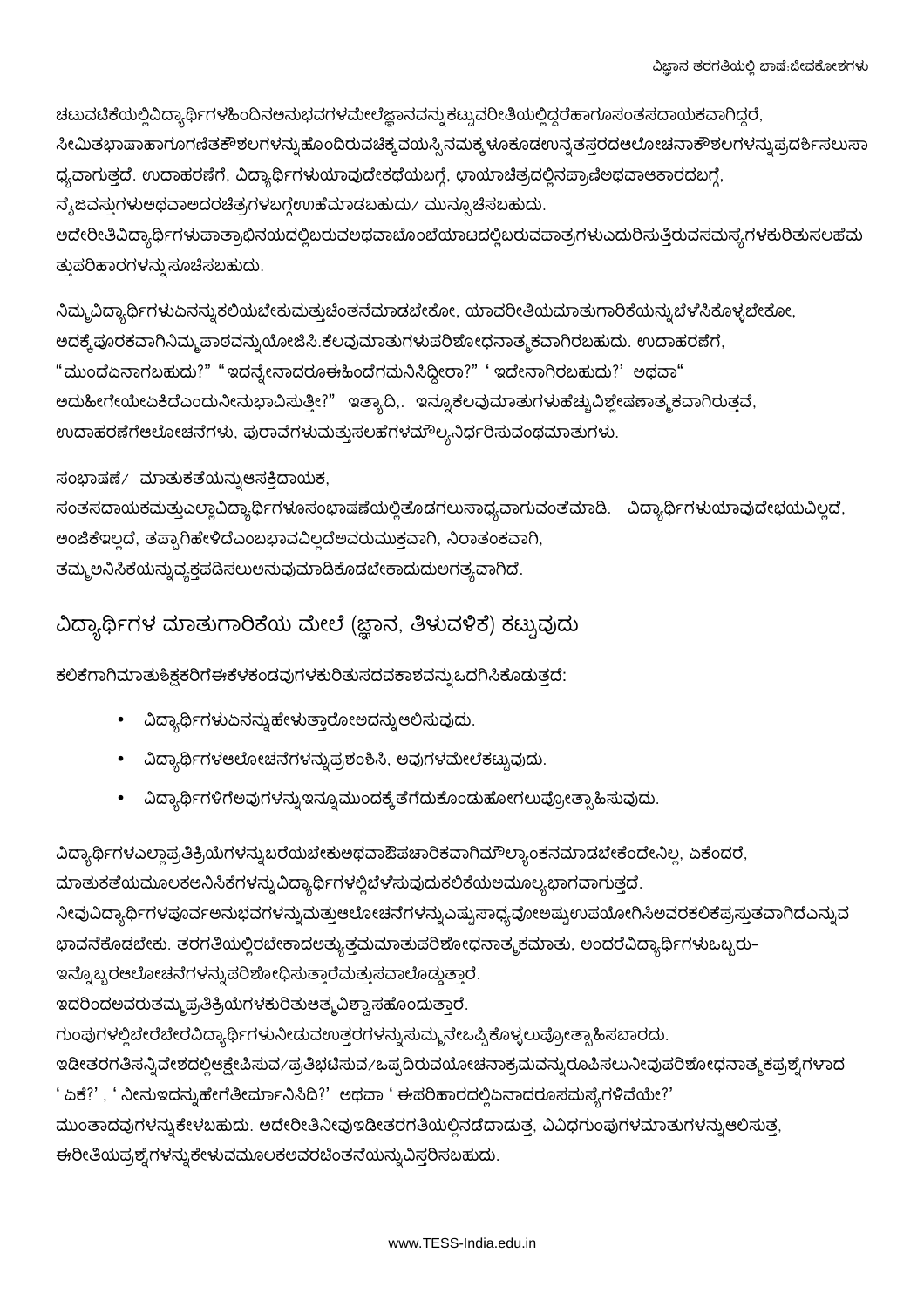ನಿಮ್ಮವಿದ್ಯಾರ್ಥಿಗಳಮಾತು, ಹೊಂದಿರುವಅಭಿಪ್ರಾಯಗಳು, ಮತ್ತುಅನುಭವಗಳಿಗೆಬೆಲೆನೀಡಿಪ್ರಶಂಸಿದರೆಅವರುಪ್ರೋತ್ಸಾಹಿತರಾಗುತ್ತಾರೆ. ವಿದ್ಯಾರ್ಥಿಗಳುಮಾತನಾಡುವಾಗ, ಆಲಿಸುವಾಗ, ಪ್ರಶ್ನೆಕೇಳುವಾಗ, ಸಹಪಾಠಿಗಳಿಗೆತೊಂದರೆನೀಡದೇ, ಸಕ್ರಿಯವಾಗಿಭಾಗವಹಿಸಿದ್ದಾಗ, ಸೂಕ್ಷ್ಮವಾಗಿಅವರವರ್ತನೆಯನ್ನುಗಮನಿಸಿಶ್ಲಾಘಿಸಿ. ನಿಮ್ಮತರಗತಿಯಲ್ಲಿಶೋಷಿತ/ ಅವಕಾಶವಂಚಿತವರ್ಗದವಿದ್ಯಾರ್ಥಿಗಳುಇದ್ದರೆ, ಅವರುಹಿಂಜರಿಕೆಯಿಂದನಿರೀಕ್ಷಿತಕಲಿಕೆಯಿಂದವಂಚಿತರಾಗದಂತೆ, ಹಾಗೂಕಲಿಕೆಯಲ್ಲಿತೊಡಗಿಸಿಕೊಳ್ಳುವಂತೆಗಮನವಹಿಸಿ. ನಿಮಗೆಎಲ್ಲಾವಿದ್ಯಾರ್ಥಿಗಳುಸಕ್ರಿಯವಾಗಿಭಾಗವಹಿಸುವಂತಹಕಾರ್ಯಚಟುವಟಿಕೆಗಳನ್ನುರೂಪಿಸಲುಕೆಲಸಮಯತೆಗೆದುಕೊಳ್ಳಬಹುದು.

#### ವಿದ್ಯಾರ್ಥಿಗಳುಸ್ವಯಂಪ್ರೇರಿತರಾಗಿಪ್ರಶ್ನೆಕೇಳುವುದನ್ನುಪ್ರೋತ್ಸಾಹಿಸುವುದು:

ನಿಮ್ಮತರಗತಿಯಲ್ಲಿಉತ್ತಮ, ಸವಾಲಿನ,

ಆಕ್ಷೇಪಿಸುವಪ್ರಶ್ನೆಗಳನ್ನುಕೇಳುವಹಾಗೂವಿದ್ಯಾರ್ಥಿಗಳಆಲೋಚನೆಗಳನ್ನುಗೌರವಿಸುವಹಾಗೂಪ್ರಶಂಶಿಸುವವಾತಾವರಣವನ್ನುಸೃಷ್ಟಿಸಿ. ವಿದ್ಯಾರ್ಥಿಗಳಿಗೆತಮ್ಮಪ್ರಶ್ನೆಗಳನ್ನುಹೇಗೆಸ್ವೀಕರಿಸಲಾಗುತ್ತದೆ,

ಅಥವಾಅವರಆಲೋಚನೆಗಳಿಗೆಬೆಲೆನೀಡಲಾಗುವುದಿಲ್ಲಎಂಬಹೆದರಿಕೆಇದ್ದರೆಅವರುಪ್ರಶ್ನೆಗಳನ್ನು ಕೇಳುವುದಿಲ್ಲ.

ವಿದ್ಯಾರ್ಥಿಗಳನ್ನುಪ್ರಶ್ನೆಗಳನ್ನುಕೇಳುವಂತೆಆಹ್ವಾನಿಸುವುದರಿಂದಅವರಿಗೆಕುತೂಹಲತೋರುವುದನ್ನುಪ್ರೋತ್ಸಾಹಿಸದಂತಾಗುತ್ತದೆ.

ಅವರನ್ನುತಮ್ಮಕಲಿಕೆಯಕುರಿತುಭಿನ್ನವಾಗಿಚಿಂತನೆಮಾಡಲುಹಚ್ಚುತ್ತದೆಹಾಗೂನಿಮಗೆಅವರದೃಷ್ಟಿಕೋನವನ್ನುತಿಳಿದುಕೊಳ್ಳಲುಸಹಾಯಮಾಡುತ್ತ ದೆ.

ವಿದ್ಯಾರ್ಥಿಗಳುವಿಷಯತಿಳಿದುಕೊಳ್ಳಲುಅಥವಾಸ್ಪಷ್ಟೀಕರಣಪಡೆಯಲುಪ್ರಶ್ನೆಗಳನ್ನುಎತ್ತಲುಸಾಧ್ಯವಾಗುವಂತೆಜೋಡಿಕಾರ್ಯ, ಗುಂಪುಕಾರ್ಯಅಥವಾ 'ವಿದ್ಯಾರ್ಥಿಪ್ರಶ್ನೆಸಮಯ' ವನ್ನುಹಮ್ಮಿಕೊಳ್ಳಬಹುದು. ನೀವುಈಕೆಳಕಂಡಂತೆಮಾಡಬಹುದು:

- ನಿಮ್ಮಪಾಠದಆಯ್ದವಿಭಾಗವನ್ನು "ನಿಮ್ಮಲ್ಲಿಪ್ರಶ್ನೆಗಳೇನಾದರೂಇದ್ದರೆಕ್ಶೆಎತ್ತಿ" ಎಂದುನಿಗದಿಪಡಿಸಬಹುದು.
- ಒಬ್ಬವಿದ್ಯಾರ್ಥಿ/ನಿಯನ್ನುಹಾಟ್ಸೀಟ್ (**hot seat** , ಟಿ.ವ್ಲಿ. ಕ್ವಿಝ್ಕಾರ್ಯಕ್ರಮದಲ್ಲಿರುವಂತೆ) ಮೇಲೆಕುಳ್ಳಿಸಿ, ಇತರವಿದ್ಯಾರ್ಥಿಗಳುಆವಿದ್ಯಾರ್ಥಿ/ನಿಗೆತಾವುಒಂದುಪಾತ್ರವೆಂಬಂತೆ (ಪ್ಶೆಥಾಗೋರಾಸ್, ಅಥವಾಮೀರಾಬಾಯಿ, ಮುಂತಾದವರು)
- " ನನಗೆಹೆಚ್ಚುಹೇಳಿ " ಎಂಬಆಟವನ್ನುಗುಂಪಿನಲ್ಲಿಯಾಗಲಿ, ಅಥವಾಜೋಡಿಯಲ್ಲಿನಿರ್ವಹಿಸುವಂತೆಮಾಡಿ.
- $\bullet$  ಒಂದುಜಾಲದ (grid) ಮೂಲಕವಿದ್ಯಾರ್ಥಿಗಳಲ್ಲಿಯಾರು/ ಏನು/ ಎಲ್ಲಿ/ ಯಾವಾಗ/ ಏಕೆ/ ರೀತಿಯಪ್ರಶ್ನೆಗಳಮೂಲಕವಿಚಾರಿಸುವುದರಅಭ್ಯಾಸಮಾಡಿಸಿ.
- ವಿದ್ಯಾರ್ಥಿಗಳಿಗೆಕೆಲವುದತ್ತಾಂಶಗಳನ್ನುನೀಡಿ ( ವಿಶ್ವಬ್ಯಾಂಕಿನಮೂಲಕದೊರೆಯುವದತ್ತಾಂಶ, ಉದಾಹರಣೆಗೆ-ಪೂರ್ಣಕಾಲಿಕಶಿಕ್ಷಣಪಡೆಯುತ್ತಿರುವಮಕ್ಕಳಶೇಕಡಾವಾರುಪ್ರಮಾಣ, ಶಿಕ್ಷಣಪಡೆಯುತ್ತಿರುವಗಂಡುಮಕ್ಕಳಮತ್ತುಹೆಣ್ಣುಮಕ್ಕಳನಡುವಿನಅನುಪಾತ.) ಅವರಿಗೆಈದತ್ತಾಂಶಕ್ಕೆ ಸಂಬಧಿಸಿದಂತೆಪ್ರಶ್ನೆ ಕೇಳುವಂತೆಮಾಡಿ.
- ವಿದ್ಯಾರ್ಥಿಗಳುಆಯಾವಾರದಲ್ಲಿಕೇಳುವಪ್ರಶ್ನೆಗಳನ್ನುಗೋಡೆಯಲ್ಲಿಪಟ್ಟಿಮಾಡಿ ' ಪ್ರಶ್ನೆಗೋಡೆ' ಯನ್ನುವಿನ್ಯಾಸಗೊಳಿಸಿ.

ವಿದ್ಯಾರ್ಥಿಗಳಿಗೆಪ್ರಶ್ನೆಗಳನ್ನುಕೇಳಲುಮತ್ತುಉತ್ತರಿಸಲುಮುಕ್ತವಾತಾವರಣನಿರ್ಮಾಣವಾದಾಗಅವರಆಸಕ್ತಿಹಾಗೂಚಿಂತನೆಯಮಟ್ಟಗಳನ್ನುನೋ ಡಿನಿಮಗೆಸಂತಸದಆಶ್ಚರ್ಯಉಂಟಾಗಬಹುದು.

ವಿದ್ಯಾರ್ಥಿಗಳುಹೆಚ್ಚುಸ್ಪಷ್ಟವಾಗಿಮತ್ತುನಿಖರವಾಗಿಸಂವಹಿಸಲುಕಲಿತನಂತರಅವರುತಮ್ಮಮೌಖಿಕಮತ್ತುಲಿಖಿತಶಬ್ಧಭಂಡಾರವನ್ನುಹೆಚ್ಚಿಸಿಕೊಳ್ಳು ವುರಲ್ಲದೇ, ಹೊಸಜ್ಞಾನಮತ್ತುಕೌಶಲಗಳನ್ನೂಬೆಳಸಿಕೊಳ್ಳುವರು.

ಸಂಪನ್ಮೂಲ 3: ಚಟುವಟಿಕೆ 3ಕ್ಕೆ ಬರವಣಿಗೆ ಚೌಕಟ್ಟು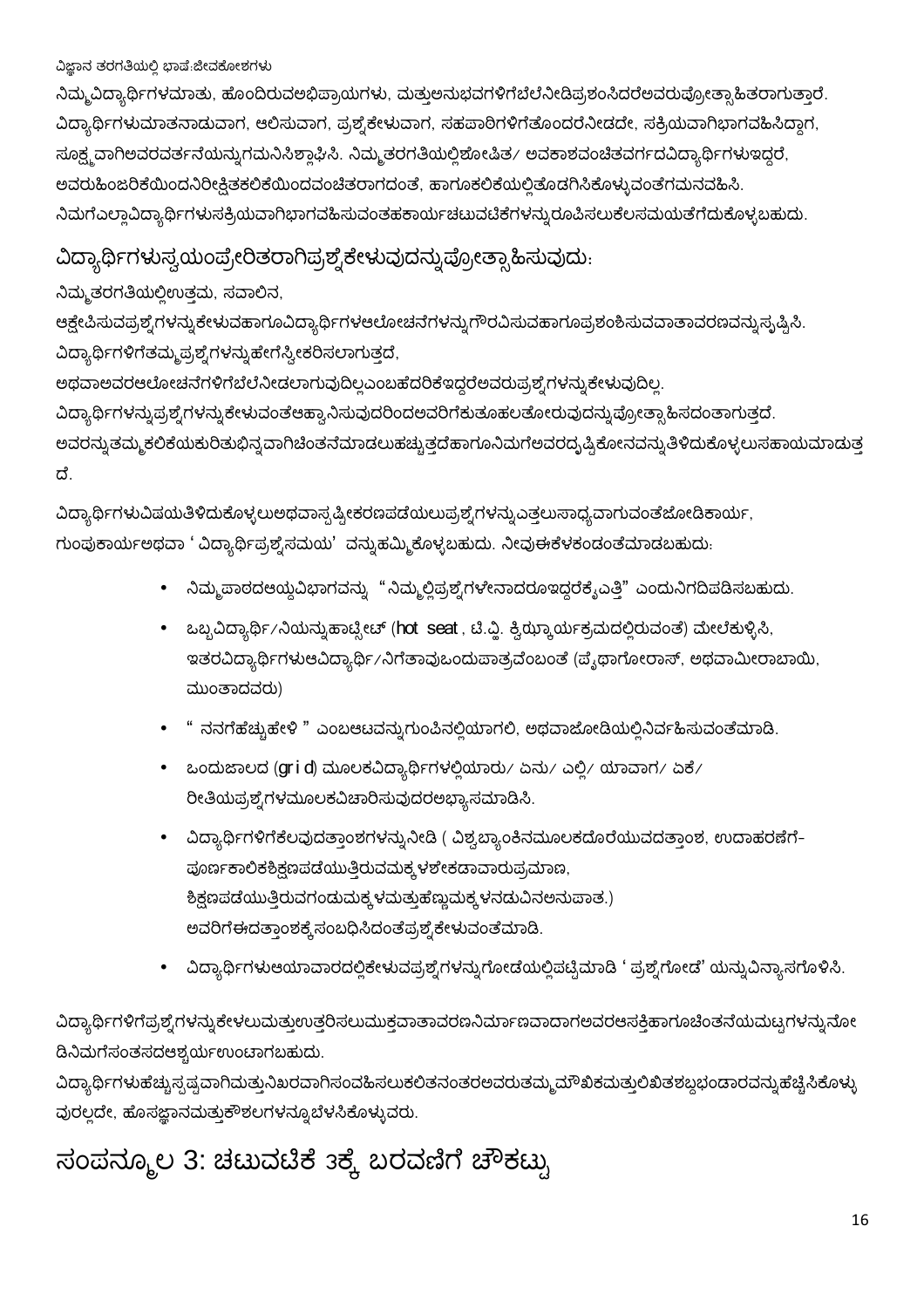|                                                            | ಹೇಗೆ ಒಂದೇ ಥರ?                        |  |
|------------------------------------------------------------|--------------------------------------|--|
|                                                            |                                      |  |
|                                                            |                                      |  |
|                                                            |                                      |  |
|                                                            |                                      |  |
|                                                            | ಇವುಗಳಲ್ಲಿ ಹ <mark>ೇಗೆ ಭಿ</mark> ನ್ನ? |  |
|                                                            |                                      |  |
|                                                            | ಗಾತ್ರ                                |  |
|                                                            |                                      |  |
|                                                            |                                      |  |
|                                                            | ಕೋಶಾಂಗಿಗಳು                           |  |
|                                                            | ಕ್ರೋಮೋಸೋಮ್                           |  |
|                                                            |                                      |  |
|                                                            |                                      |  |
|                                                            |                                      |  |
|                                                            |                                      |  |
|                                                            |                                      |  |
| ಉಪಸಂಹಾರ ಅಥವಾ ಅರ್ಥವಿವರಣೆ- ಮೇಲಿನ ಅಂಶಗಳನ್ನು ಬಳಸಿ <del>ಈ</del> |                                      |  |
| ಕೆಳಗಿನ ಕಿರು ವಾಕ್ಯಗಳನ್ನು ಪೂರ್ತಿಗೊಳಿಸಿ                       |                                      |  |
| ಪ್ರೋಕ್ಯಾರಿಯೋಚಿಕ್ ಕೋಶವು_                                    |                                      |  |
|                                                            |                                      |  |
| ಯುಕ್ಯಾರಿಯೋಚಿಕ್ ಕೋಶವು                                       |                                      |  |

 $\mathbf{g}$ ತ್ರ R3.1ಚಟುವಟಿಕೆ 3 ಕ್ಕೆಬರವಣಿಗೆಚೌಕಟ್ಟು

### **Additional resources**

• A searchable online science dictionary that has various other useful science resources, including an online science magazine for students: http://worldofscience.in/dictonary.aspx (accessed 20 May 2014)